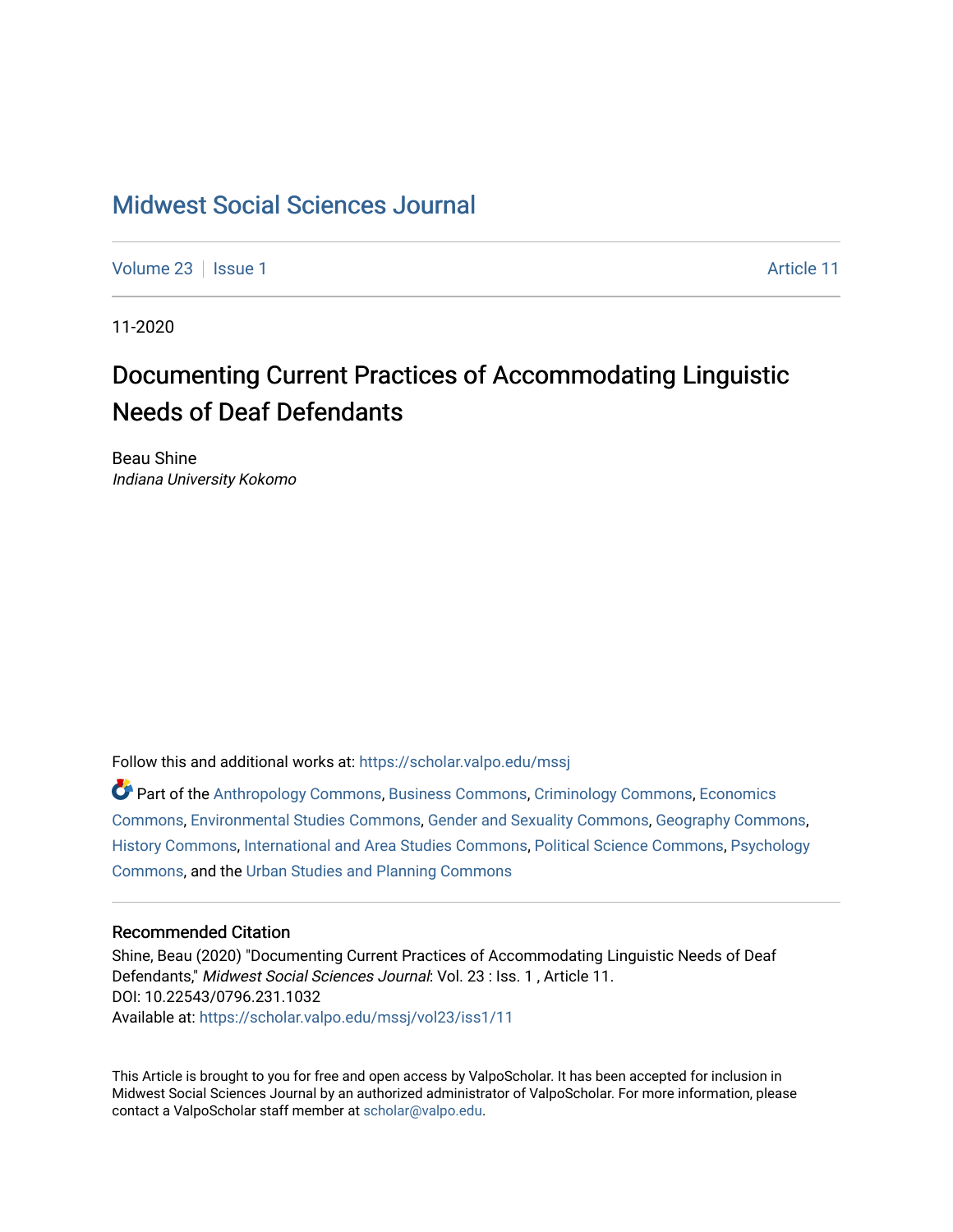## *Documenting Current Practices of Accommodating Linguistic Needs of Deaf Defendants[\\*](#page-1-0)*

## BEAU SHINE *Indiana University Kokomo*

#### **ABSTRACT**

Deaf defendants are an underexamined population in criminal justice research, and very few studies have examined their involvement in the criminal justice system. In addition, research on accommodating the linguistic needs of deaf defendants is sparse. Failure to accommodate the linguistic needs of deaf defendants presents several concerns, including disparate treatment and violations of ADA-guaranteed rights that may lead to inadmissible evidence, dismissals of cases, and not-guilty verdicts, as well as lawsuits and litigation, all of which create additional strain on an already overburdened system. The current study combines previous research on deaf defendants with the findings of data gathered from courtroom practitioners nationwide to gain an understanding of the current practices used to facilitate communication during criminal trials involving deaf defendants.

#### **KEY WORDS** ADA; Deaf; Defendants

Deaf defendants are an underexamined population of the criminal justice system, and very few studies of deaf suspects, defendants, and offenders have been done (Miller, Vernon, and Capella 2005; Vernon and Greenberg 1999). Even less information is available on the most effective ways of facilitating communication with deaf defendants on trial. Without standardized practices and procedures for accommodating the linguistic needs of deaf defendants, the criminal justice system runs several risks, including disparate treatment and violations of rights that can lead to inadmissible evidence, dismissals of cases, and not-guilty verdicts, as well as civil lawsuits resulting in huge financial settlements and decisions picked up by taxpayers (Brodin 2005; Seaborn 2004).

The Rehabilitation Act of 1973 codified equal treatment of people with disabilities by outlawing their discrimination by any federal agency or department, as well as by any agency or department receiving financial assistance from the federal government (Shine 2019; U.S. Department of Justice 2010). In addition, the Americans with Disabilities Act (ADA) was established in 1990 and "prohibits discrimination

1

<span id="page-1-0"></span><sup>\*</sup> Correspondence concerning this article should be addressed to Dr. Beau Shine, Indiana University Kokomo, 2300 S. Washington, KE 336, Kokomo, IN 46902.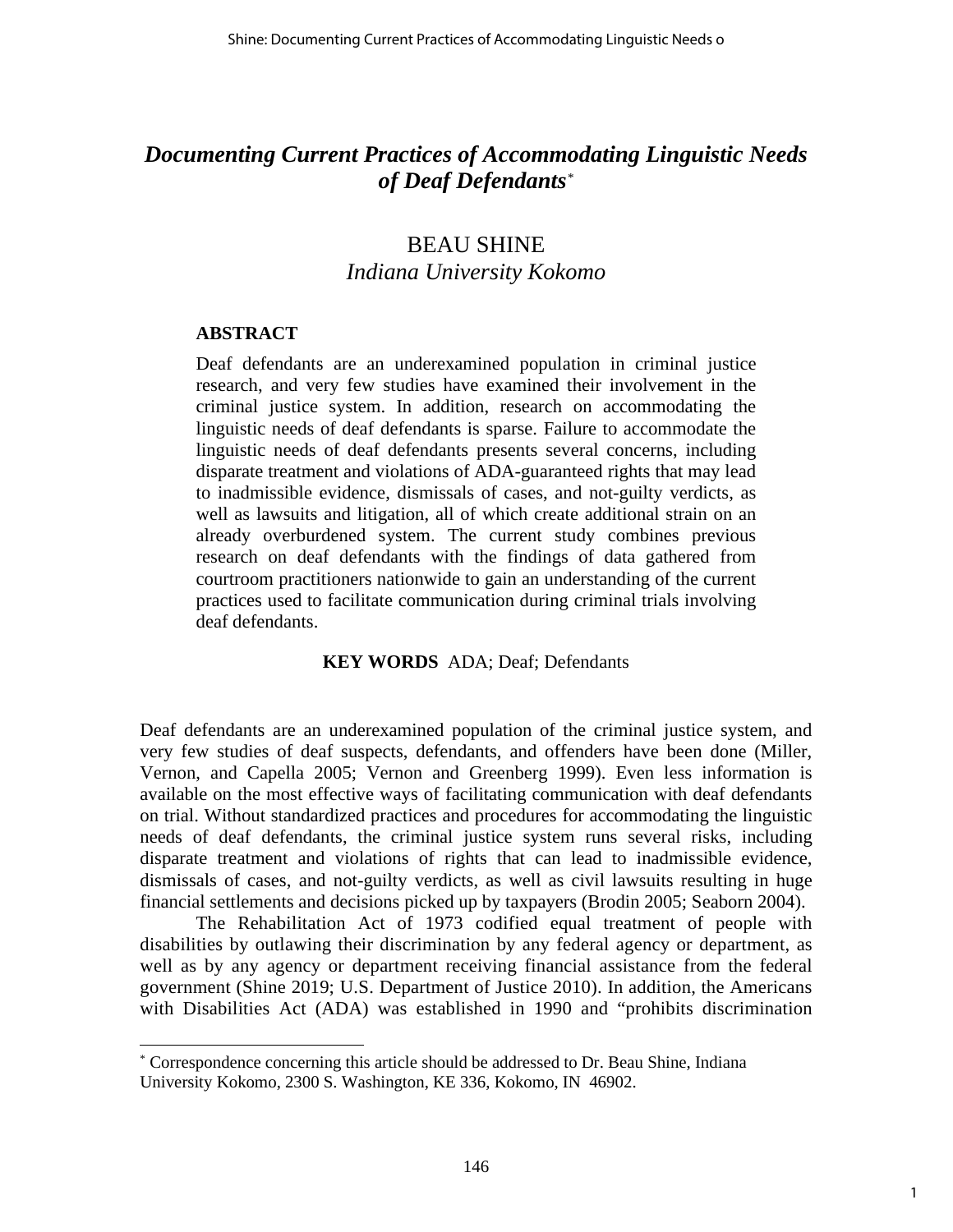against people with disabilities in employment, transportation, public accommodation, communications, and governmental activities" (U.S. Department of Labor 2015). The ADA was created to assure all people equal rights and reasonable accommodations, regardless of mental or physical limitations. These rights were extended to suspects, defendants, and offenders, and they have significantly affected the way the criminal justice system deals with cases involving people with disabilities.

While the Rehabilitation Act of 1973 and the Americans with Disabilities Act of 1990 have helped to reduce disparate treatment, they have also presented difficulties, particularly from organizational perspectives. Since the passage of the Rehabilitation Act and the ADA, litigation filed on behalf of deaf suspects, defendants, and offenders in the criminal justice system has ballooned (Shine 2019; Vernon and Miller 2005; Vernon, Raifman, and Greenberg 1996; Wood 1984). Evidence has been made inadmissible, charges have been reduced, appeals have been filed, convictions have been overturned, cases with strong evidence of guilt have been thrown out, and lawsuits have been filed, all stemming from mistakes made in cases involving deaf suspects, defendants, and offenders. Deaf people face disadvantages at every stage of the criminal justice system, creating two systemic concerns. First, disadvantage erodes the credibility of the criminal justice system because of systemic injustice via disparate treatment, and second, not providing deaf people with equal rights raises both ethical and financial concerns. The prevention of equal rights and reasonable accommodations for deaf populations at the hands of criminal justice practitioners has led to increased expenses due to additional appeals and civil court costs, as well as costly financial settlements.

#### **LITERATURE REVIEW**

#### *Obstacles Faced by Deaf Defendants*

Research by Vernon and Miller (2005) suggests deaf people face disadvantages across all stages of the criminal justice system. These disadvantages often result from a lack of understanding of deaf individuals and the barriers they face. To be fair to criminal justice practitioners, some of this lack of understanding is due to infrequent contact with deaf suspects, defendants, and offenders, as less than one percent of American citizens are deaf (Wood 1984). Given practitioners' infrequent contact and interactions with deaf populations, they are often unaware of the most effective means of communicating with those who are deaf.

Another, and perhaps the largest, problem deaf defendants face is the inability of criminal justice practitioners to understand the linguistic, cultural, and educational characteristics of deaf people (Mathers 2006; Vernon and Miller 2005). Given that equality is a central tenet of justice, it is essential that these disadvantages be addressed in order to minimize disparate treatment. Moreover, the Rehabilitation Act of 1973 and the Americans with Disabilities Act of 1990 prohibit disability-based discrimination.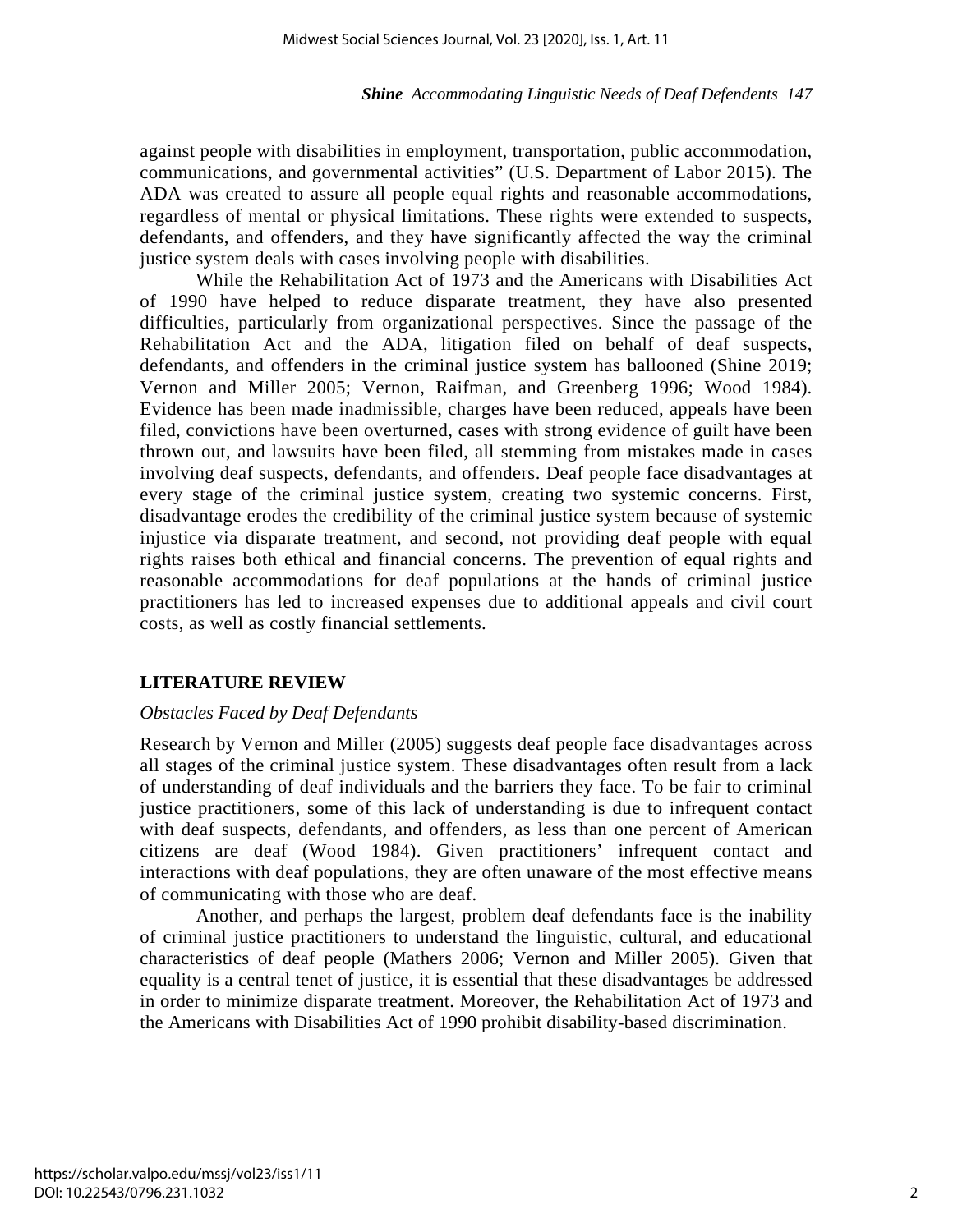#### *The Rehabilitation Act of 1973*

Established in 1973, the Rehabilitation Act mandated equal treatment of the mentally and/or physically disabled by banning discrimination against them by any federal agency or department, as well as by any agency or department receiving funds from the federal government (McEntee 1995; U.S. Department of Justice 2010). The act paved the way for a wide range of services for the physically and mentally disabled. The Rehabilitation Act of 1973 was created to minimize barriers to employment and to allow the pursuit of autonomous living, self-determination, and inclusion in American society. The Rehabilitation Services Administration, an agency of the U.S. Department of Education, oversees the act. Two sections of the act are applicable to the criminal justice system: Sections 504 and 508.

Section 504 of the Rehabilitation Act of 1973 is a national law that protects qualified individuals from discrimination based on their disability (Shine 2019; Wegner 1984). The nondiscrimination requirements of the law apply to employers and organizations that receive federal funding. Section 504 forbids employers, organizations, and agencies from barring individuals with disabilities an equal opportunity to obtain benefits and services. People with a history of or who are regarded as having a physical or mental impairment that "substantially limits one or more major life activities" are also covered. Major life activities include being able to walk, hear, speak, work, learn, and live independently. The federal government has provided billions of dollars to criminal justice agencies since the passage of the Rehabilitation Act, particularly since 9/11 (Williams 2014). In addition, federal courts are funded entirely through federal assistance. As such, Section 504 of the Rehabilitation Act of 1973 applies to every court in the United States.

The Rehabilitation Act was amended in 1998, mandating that federal agencies make their electronic and information technology accessible to disabled populations (U.S. Department of Justice 2010). Section 508 was passed to reduce technological barriers and create equal opportunities for people with disabilities, and to prioritize the development of technologies to achieve these goals. As such, the Department of Justice began employing accessible software, video, and media programs to assist individuals with disabilities, including those who are deaf and hard of hearing.

## *The Americans with Disabilities Act of 1990*

The Americans with Disabilities Act of 1990 added to the framework of the Rehabilitation Act of 1973 by furthering equal opportunities and accessibility for disabled populations. The Americans with Disabilities Act is a comprehensive addition to civil rights legislation that forbids disability-based discrimination relating to employment, state and local government, public accommodations, commercial facilities, transportation, and telecommunications (U.S. Department of Justice 2010; McEntee 1995). The ADA applies only to people who qualify as disabled. According to the act, an individual is considered disabled if he or she has a mental or physical impairment that significantly impedes a "major life activity." Major life activities are defined as the core activities involved in day-to-day life, including walking, talking, seeing, hearing, and learning.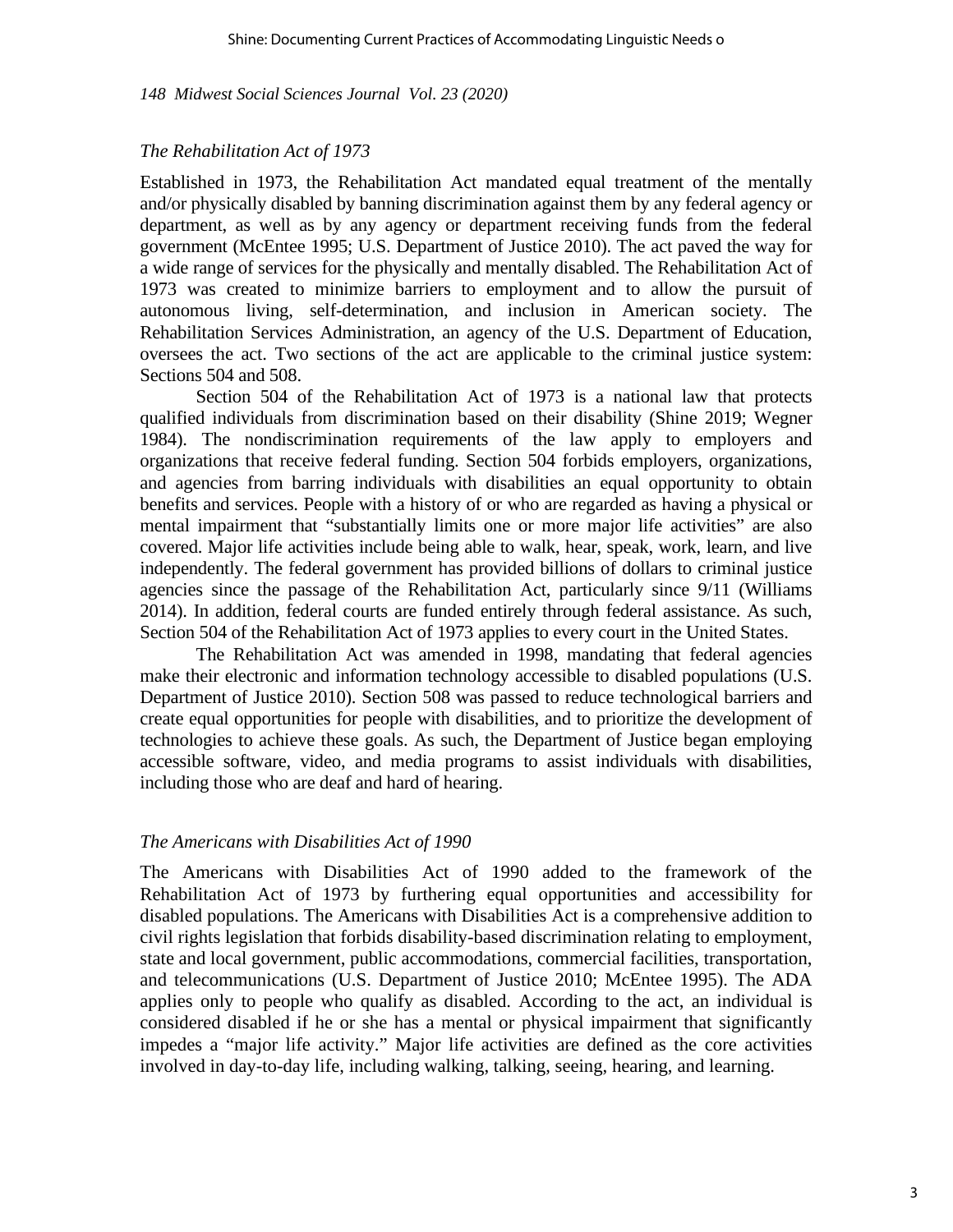After the passage of the Americans with Disabilities Act of 1990, several civil rights cases came before the U.S. Supreme Court. A chain of Supreme Court decisions, including *Sutton v. United Air Lines, Inc.*, 527 U.S. 471 (1999) and *Toyota Motor Manufacturing, Kentucky, Inc. v. Williams*, 534 U.S. 184 (2002), interpreted the Americans with Disabilities Act of 1990 in a way that made it challenging to prove that an impairment is a disability, consequently failing to protect those whom the legislation was designed for (U.S. Department of Labor 2015). In 2008, the ADA Amendments Act (ADAAA) was passed, making major changes to the ADA's definition of "disability" and widening coverage under both the Americans with Disabilities Act of 1990 and the Rehabilitation Act of 1973. The changes defined what had been implicit up to that point, which was the basis for the Supreme Court's difficulty in proving that impairments qualify as disabilities: an impairment that significantly impedes one major life activity is not required to inhibit other major life activities in order to be deemed a disability (Long 2008; U.S. Equal Employment Opportunity Commission 2008). In addition, the ADAAA of 2008 expanded the list of major life activities to include caring for oneself, performing manual tasks, seeing, hearing, eating, sleeping, walking, standing, lifting, bending, speaking, breathing, learning, reading, concentrating, thinking, communicating, and working.

#### *Issues Surrounding Deaf Defendants and the Courts*

Courts have faced several issues when it comes to adhering to ADA standards and upholding equity during criminal trials involving deaf defendants. One concern relates to linguistic and reading challenges. Because of their limitations, deaf defendants, particularly the undereducated and prelingually deaf, may have difficulties participating in their own defense and are convicted and sentenced without fully comprehending their rights or the legal process (Vernon et al. 1996). This is known as linguistic incompetence (Vernon and Miller 2001). According to Vernon and Miller (2005), when a deaf suspect is deemed linguistically incompetent, he or she should be found incompetent to stand trial and unable to be tried until deemed competent. Unfortunately, once deaf defendants are deemed linguistically incompetent, they are infrequently found to be competent at a later date, and their cases are often discharged. Such was the case in the Ohio Supreme Court's decision of *Ohio v. Burnett* (2005), who avoided criminal prosecution because of his linguistic incompetence.

Another concern criminal courts face when trying deaf defendants is that legal proceedings are dictated by the pace of courtroom workgroups, not by the processing speed of the defendants. Even among higher-educated deaf people, it takes three to four times longer for deaf individuals to process American Sign Language (ASL) than it does for people who can hear to understand spoken English (Brauer 1993; Steinberg et al. 1998). If legal proceedings are happening faster than a deaf defendant can process them, the deaf defendant's ability to work on his or her own defense is inhibited, putting him/her at a disadvantage and undermining justice. In addition, more than half of the deaf offenders incarcerated at one penal institution in Texas did not understand their sentence or how the legal process works (Miller 2001). If deaf defendants are unable to comprehend the legal process, their ability to work on their own behalf is also inhibited, exacerbating their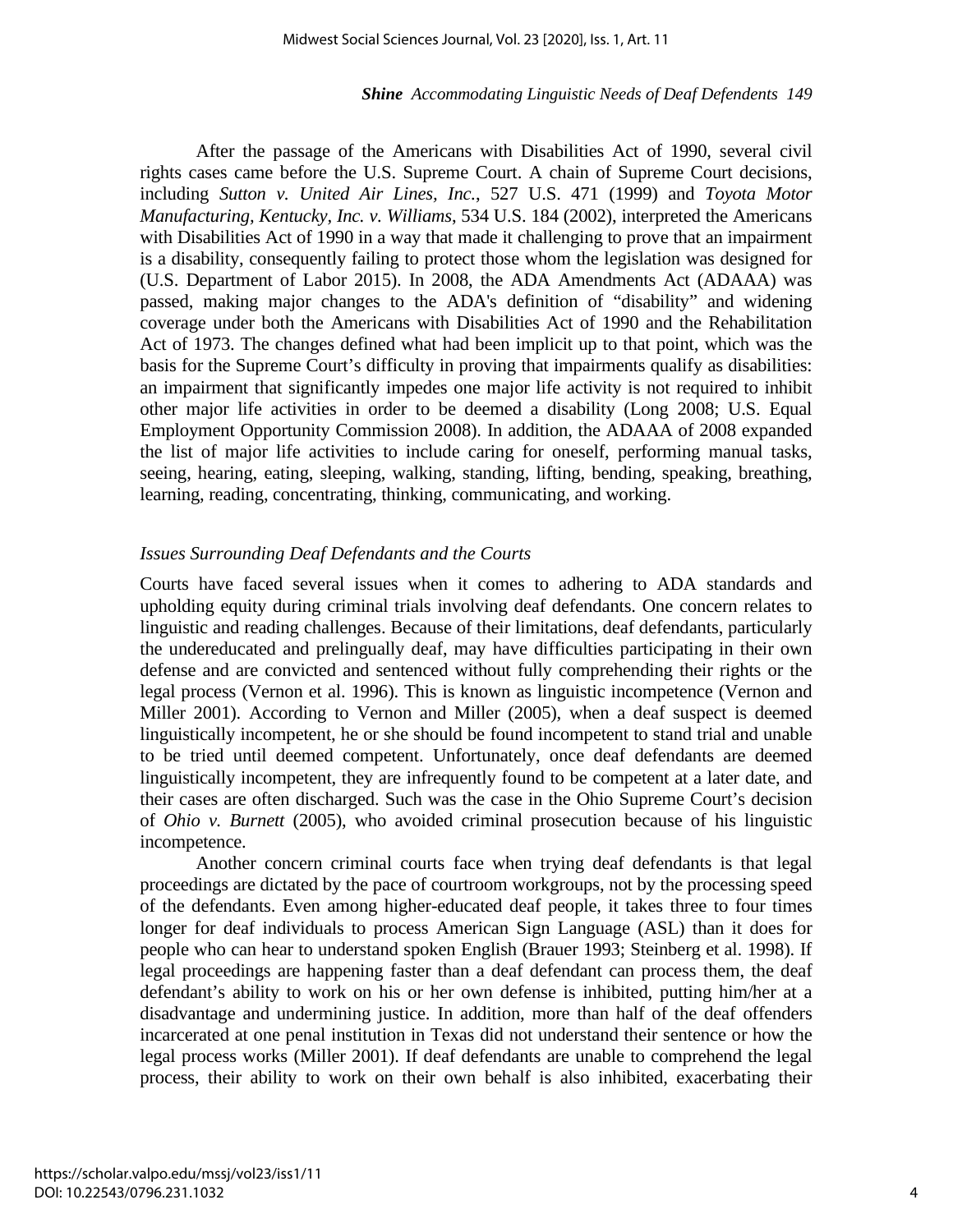disadvantage during their trial. The inability for deaf defendants to fully participate in their own trials as a result of the disadvantages mentioned above has led to an unfortunate injustice: deaf offenders are overrepresented in jail and prison settings (Zingeser 1999).

Although it is important for deaf defendants to understand their rights and the legal process, issues surrounding the ADA and courtroom interpreters are an even bigger issue for the courts. There are two major concerns when it comes to courtroom interpreters: accessibility and qualifications.

#### *Courtroom Interpreters and ADA Requirements*

State and local courts are bound by Title II of the ADA, which applies to "public entities." The U.S. Department of Justice has issued regulations defining its expectations. Title II of the ADA requires local and state courts to provide *qualified* sign language interpreters and other auxiliary aids, such as transcription or assistive listening systems, to ensure effective communication with deaf and hard-of-hearing individuals. Preference of what auxiliary aid is needed is given to deaf defendants (28 C.F.R. Section 35.160). Although some courtrooms now have "computer-assisted transcripts," which allow immediate transcripts of trial testimony and discussion to appear on screens, such a system may be useless for a defendant who communicates only through sign language. In the event that a defendant's only means of communication is ASL, a qualified interpreter is required. Despite this requirement, 25 percent of deaf defendants do not have a certified interpreter on hand during their legal proceedings (Miller 2001; Miller and Vernon 2002).

The Department of Justice has also stated that a qualified interpreter may be necessary when the information being relayed "is complex, or is exchanged for a lengthy period of time." A qualified interpreter is defined by the Title II regulation as one who is able "to interpret effectively, accurately, and impartially both receptively and expressively, using any necessary specialized vocabulary" (28 C.F.R. Section 35.104). The Department of Justice goes on to note that this definition does not limit or invalidate state-regulated requirements that are more stringent than the ADA's definition; rather, it sets minimum standards that state and local governments must adhere to. Along with the ADA, several states have their own standards for effective communication in criminal trials (National Association of the Deaf [NAD] 2015). Federal courts are also required to follow the Federal Court Interpreters Act of 1978 and the Bilingual, Hearing, and Speech-Impaired Court Interpreter Act of 1979, which demand the assignment of a qualified interpreter to any criminal or civil case brought by the federal government involving a deaf, speech-impaired, or non-English-speaking participant (McEntee 1995).

Expenses associated with courtroom interpreters may not be passed on to defendants, regardless of whether defendants are convicted, as effective communication is a right guaranteed by the Americans with Disabilities Act. As such, the federal government has stated, "Where a court system has an obligation to provide qualified interpreters, it has the corresponding responsibility to pay for the services for the interpreters" (45 Fed. Reg. 37630, 1980).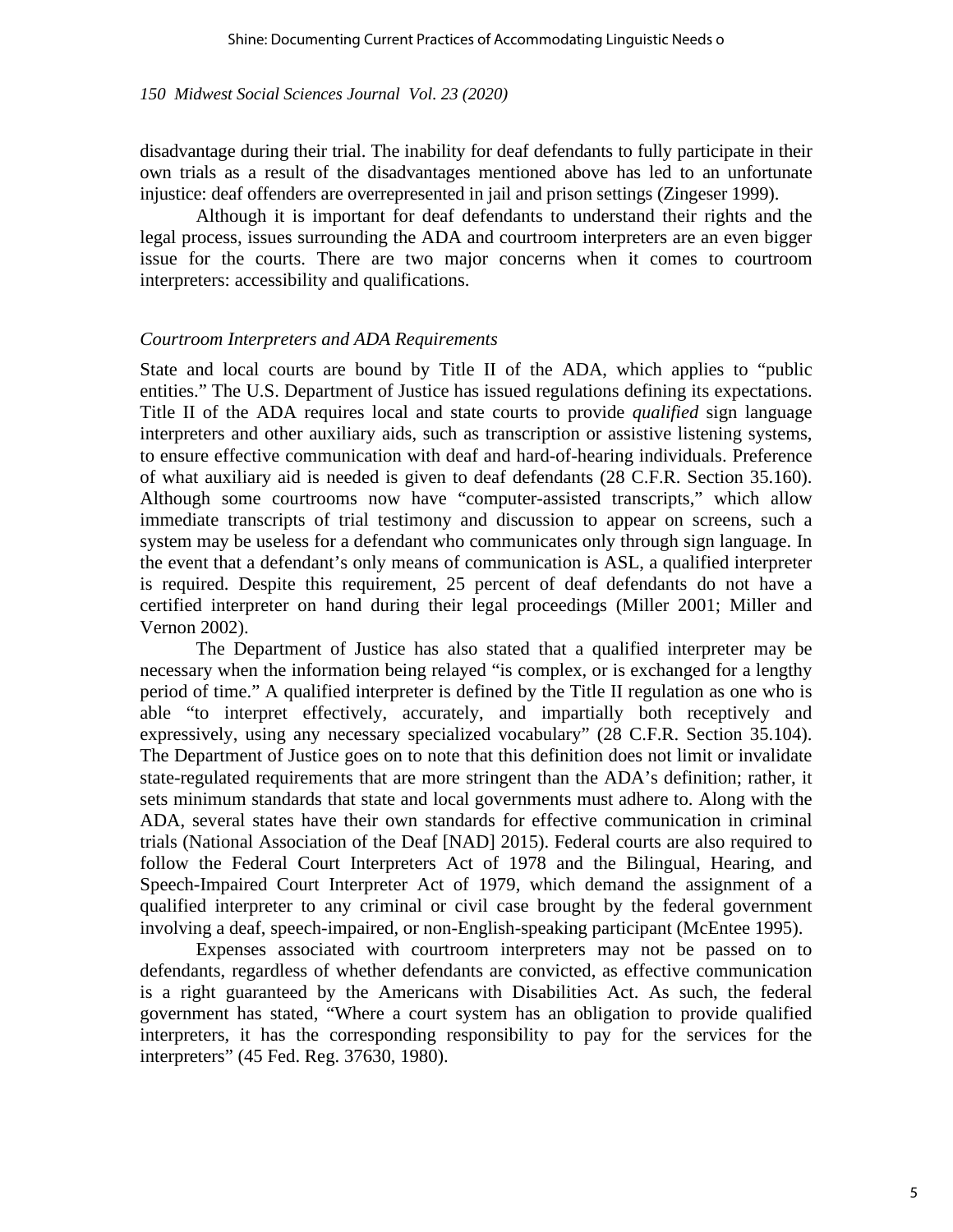#### *Other Courtroom-Interpreter Considerations*

Despite qualified-interpreter requirements, cases have arisen in which family members interpret for defendants during criminal trials. Such was the case in *Palermo v. Olivarez* (2000), when the mother of a deaf defendant charged with shooting someone aided the court by signing during this trial (Miller 2001). Such actions are a conflict of interest and should not be allowed by any state or local criminal courts. The Department of Justice, in an analysis of Title II, suggests family and friends of deaf criminal suspects or defendants should not interpret for the defendants during legal proceedings. The Department of Justice suggests that friends and family usually are not familiar with legal code even if they are fluent in ASL and that even if they are familiar with legal terms, their "emotional or personal involvement or considerations of confidentiality . . . may adversely affect the ability to interpret effectively, accurately, and impartially" (56 Fed. Reg. at 35701, 1991). In addition, in states where no additional laws govern qualified interpreters, legislation should be established to ensure the interpreters' accuracy and objectivity (Belliveau 1991). Such standards have already been established by the federal government: a Specialist Certificate is required and a nationwide database known as the Registry of Interpreters for the Deaf (RID) is managed (RID 2015; U.S. Courts 2015b).

Another courtroom interpreting issue involves the use of simultaneous or consecutive interpreting. Simultaneous interpreting is the most common form of interpreting, whereby the interpreter facilitates communication by immediately interpreting from one language to another (Simon 1993). An example of simultaneous interpreting is when an interpreter is signing something in real time, as when the national anthem is being played at a sporting event. In contrast, with consecutive interpreting, the interpreter takes note of what is being relayed before communicating the message in the target's language. Although more time-consuming, consecutive interpreting is better in instances in which precision is key. In federal courts and some state courts, consecutive interpreting is required when witnesses who cannot speak English give testimony. Additional consideration should be paid to consecutive interpreting, however, not only for witness testimony, but any time someone participating in a criminal trial is not fluent in English.

According to research by Debra Russell (2002), consecutive interpreting is significantly more accurate during trials than is simultaneous interpreting. In citing research she completed for her doctoral dissertation, Russell challenged the accuracy of simultaneous interpretation in courtrooms by conducting and videotaping four mock trials with courtroom interpreters, judges and attorneys, and deaf and hearing witnesses. Each interpreting team translated for two trials, signing simultaneously for one and consecutively for the other. After the trials, Russell interviewed all participants and analyzed the videotaped interpretations for errors. The accuracy of interpreting in the consecutively interpreted trials was at or above 95 percent, whereas the accuracy of interpreting in simultaneously interpreted trials ranged from 83 percent to 87 percent, underscoring the difference in accuracy between the two interpretation methods.

The final issue related to courtroom interpreting involves the use of dual interpretation. Dual interpretation involves using two interpreters—one deaf and one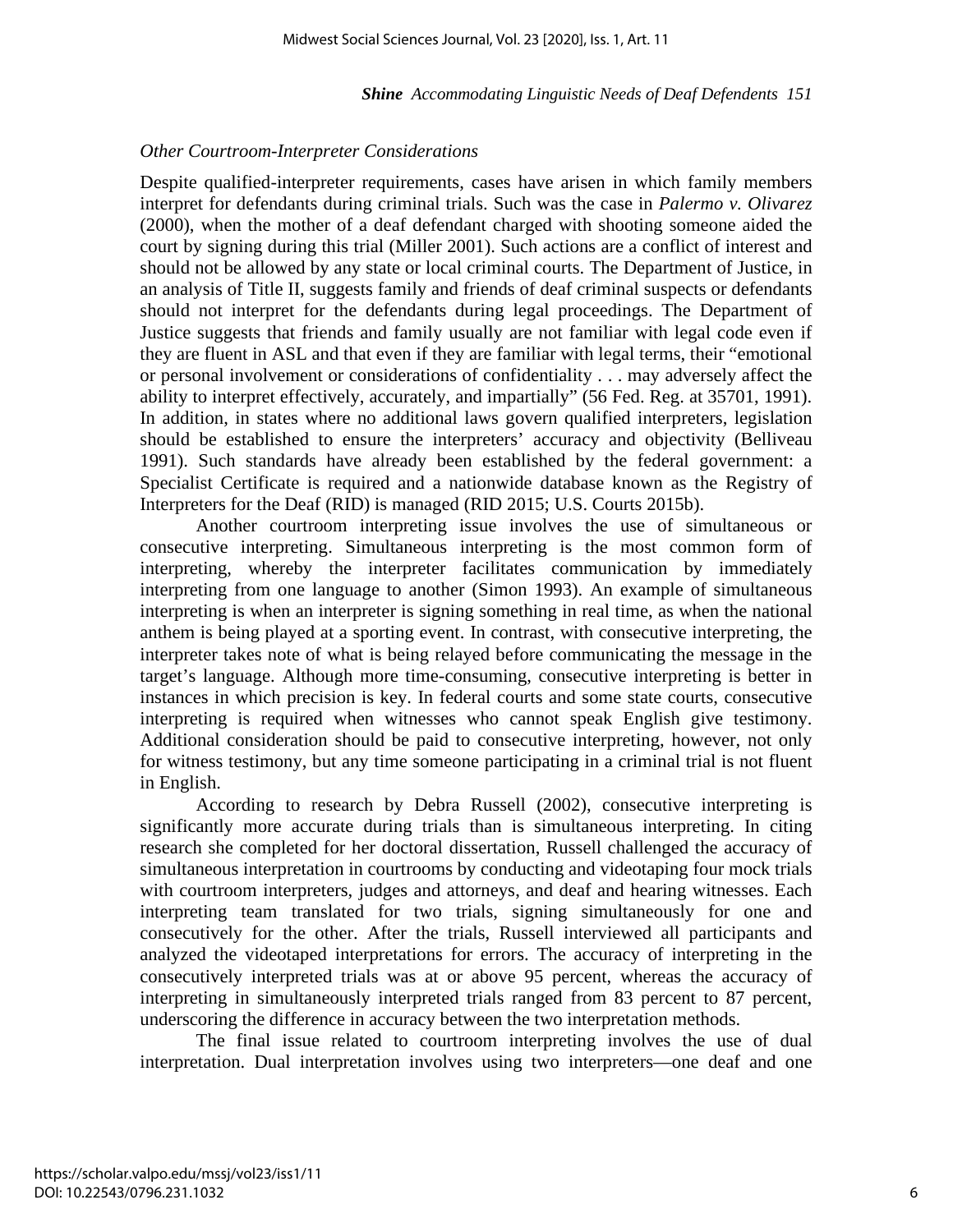hearing—to facilitate communication between parties. For instance, if a deaf defendant were communicating with the court in a dual-interpretation format, the defendant would sign his/her message to a deaf interpreter, who would then sign the message to a hearing interpreter, and then the hearing interpreter would translate the message to the court. Although on its surface, dual interpretation may seem excessive and impractical, there is good reason for it. According to Smith (1991), deaf people are collectively communal, and interpreters who are deaf themselves can aid in the integrity of the legal process by highlighting cultural differences in communication to the court that might not be picked up by hearing interpreters. In addition, deaf interpreters have a more thorough understanding of linguistic differences that need to be addressed during the course of examination, testimony, and the like (Wilcox 1995). As such, additional consideration should be given to the role of dual interpretation in the courtroom.

### **METHODS**

This qualitative study employs a dual-survey design aimed at identifying current courtroom practices for accommodating the linguistic needs of deaf defendants on trial. In light of the limited amount of research available on criminal trials involving deaf defendants, a two-part sampling approach was used. The first step was to create and disburse an informational questionnaire for courtroom practitioners using critical case sampling, a purposive sampling technique intended to examine rare and understudied phenomena that have been unable to be evaluated empirically (Teddlie and Yu 2007; Yin 2003). When limited information is known about an issue, critical case sampling lets researchers develop generalizations from the themes and consistencies that emerge from the cases examined (Flyvbjerg 2006). The questionnaire is open-ended and is designed to solicit information about (1) data kept on deaf defendants; (2) standard protocols and procedures for ensuring appropriate language access; and (3) any issues and concerns practitioners would like to see addressed regarding how best to accommodate the linguistic needs of deaf defendants.

Guided by previous research, along with the data gathered from the questionnaire, several survey questions were constructed in an attempt to identify current practices for trials involving deaf defendants. This purposive sampling method is known as expert sampling. Expert sampling is appropriate when researchers examine understudied topics and want to elicit the insight of individuals who have personal experience in dealing with the topics of interest (Trochim 2006). The survey is constructed based on the themes and issues raised from the exploratory questionnaire data, and its questions are more specific in nature, with the goal of identifying gaps of practitioner knowledge regarding deaf defendants and their rights, as well as reemerging themes and information of how to effectively accommodate the linguistic needs of deaf defendants.

#### *Critical Case Sample*

After a review of the extant research regarding deaf defendants, the decision to employ a critical case sample for the wave 1 questionnaire was made for several reasons. First, it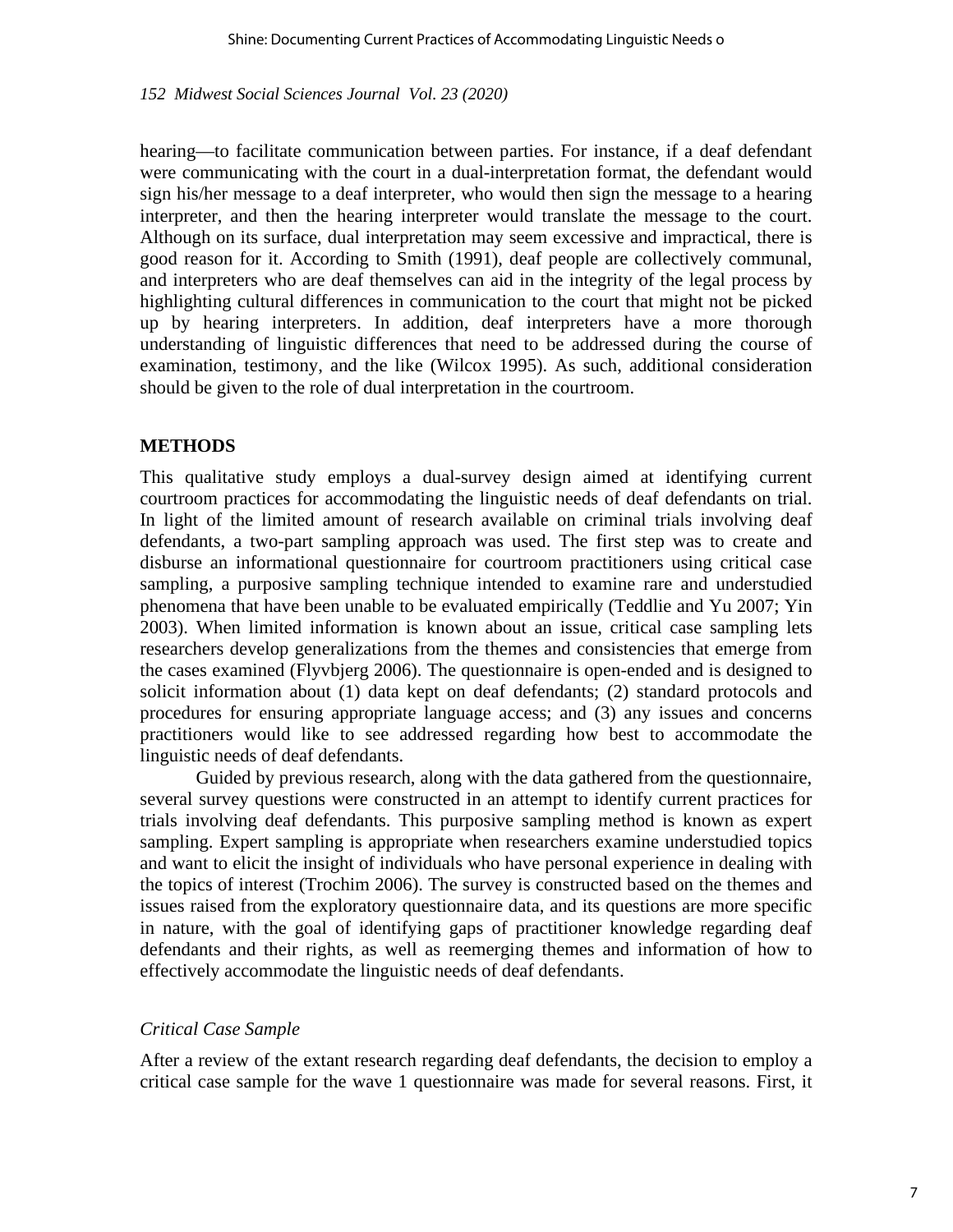became clear that deaf defendants are an understudied population, and what research has been conducted was done through the framework of deaf advocacy rather than systemic efficiency. Targeting critical cases to identify underexplored issues allows researchers to develop generalizations from the cases examined (Flyvbjerg 2006). Second, while reviewing the research, it became clear that the extant research was conducted using case studies. It should be noted that this is no fault of previous researchers but rather that, because of low numbers of overall involvement in the criminal justice system, data on deaf defendants was not being tracked by courts. The third reason a critical case analysis was selected is that critical case analysis is the methodology of choice when resources limit the evaluation of the study (Patton 1987). When this occurs, it is strategic to target cases (in this case, knowledgeable respondents) that can provide the most information and insight about the issues being examined. The fourth reason a critical case sample was selected was to highlight issues unique to trials of deaf defendants. A large sample size is not required to identify such issues, particularly given that some of the issues have been identified through previous research. What is important is to contact practitioners to confirm the validity of previously stated concerns, as well as to see if any additional concerns may have gone unresearched. Finally, a critical case sample was selected in the name of efficiency. In general, respondents are more likely to participate when the questions being asked of them do not take too much of their time. The questions in the wave 1 questionnaire are mainly open-ended survey questions. Because of this, concern regarding response rate developed, and a decision to keep the sample size smaller for the questionnaire was made. This decision was rooted in Patton's conclusion that "there are no rules for sample size in qualitative inquiry" (1990:184) and that sample size should be decided upon based on the information sought and how to maximize time and resources.

In terms of validating the methodology from an academic standpoint, critical case sampling was appropriate for several reasons. First, critical case sampling is a form of purposeful nonprobability sampling (Patton 2015; Suri 2011; Tashakkori and Teddlie 2003; Teddlie and Yu 2007). Nonprobability sampling is appropriate for studying information-rich cases in detail. Conversely, probability sampling is appropriate when researchers want to generalize from a sample to a greater population; however, implicit in probability sampling is the fact that data have been collected and can be examined for quantitative inference. Absent data, probability sampling is inappropriate, as there is nothing to generalize from.

Critical case sampling is also strategic when specific cases may yield information of vital importance to the research being conducted (Patton 1987, 1990). Applying this rationale to the current study, the questionnaire was disbursed to courtroom practitioners in multiple locations across the country. Respondents who have specific experiences with issues are ideal to target when employing critical case sampling (Marshall 1996). Large cities were targeted because practitioners in them were likely to have encountered more deaf defendants because of the larger populations and thus would be able to provide more insight based on their increased experiences with deaf defendants.

Finally, critical case sampling was chosen to provide a framework for the wave 2 survey. Although studying small numbers of critical cases does not allow for empirical inferences to be made, logical generalizations may be made from limited cases,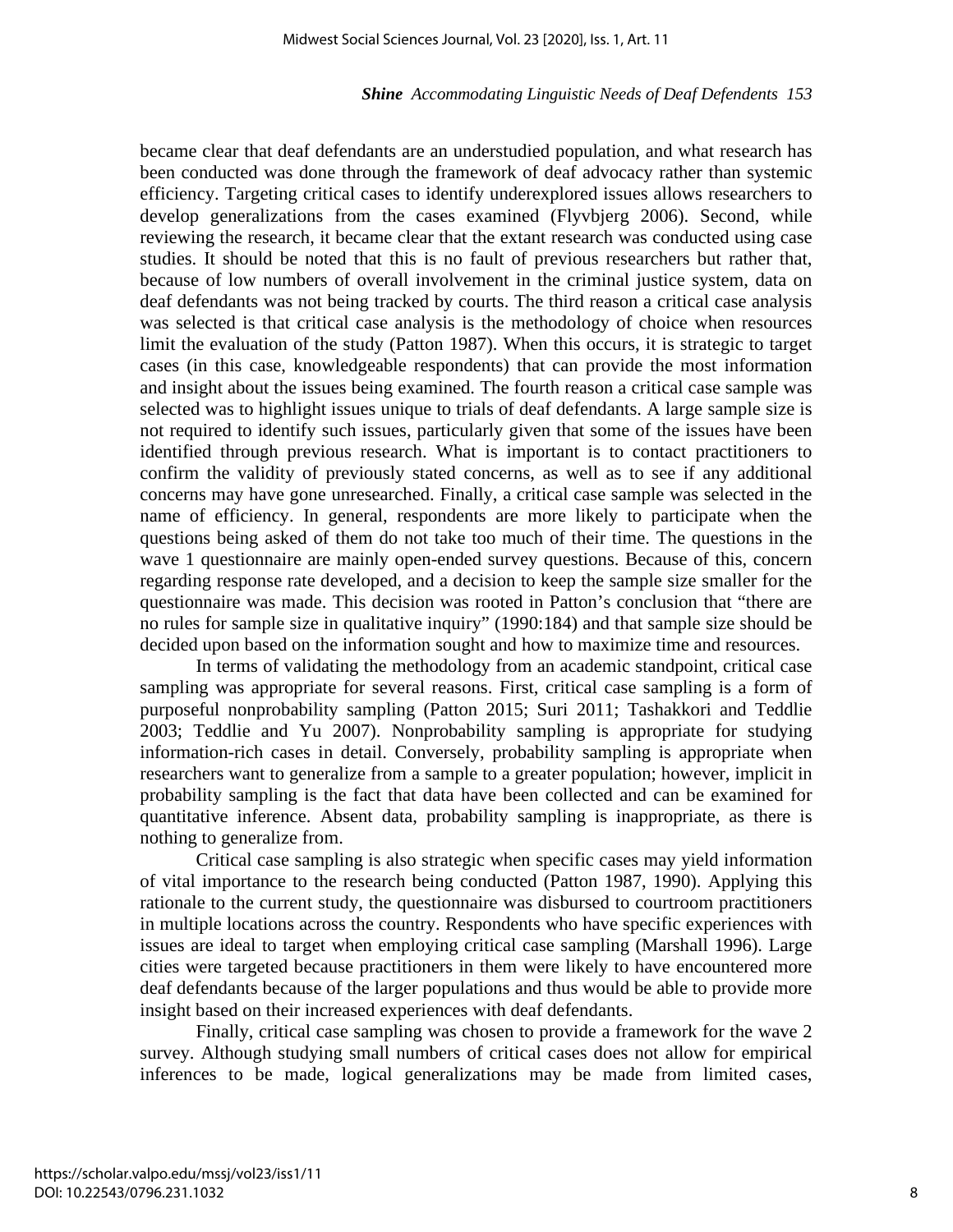particularly absent any other available data (Patton 1987, 1990). Information gained through critical case sampling provides valuable insight into unstudied and understudied research topics (Yin 2003) and serves as a foundation for the construction of more detailed questions and, eventually, testable hypotheses. Put more simply, it sheds light on what is and is not known about the issues being explored in a study and provides a framework for which questions to ask moving forward.

#### *Expert Sample*

Expert sampling, another form of purposeful sampling, was selected for the second wave of data collection. Expert sampling is a widely accepted purposeful-sampling technique used in social science research (Ghosh et al. 2013; Trochim 2006), and it was selected for several reasons. First, it will reveal if data are being kept on deaf defendants. The experts (in this case, judges and attorneys) will know if there is any data being kept on deaf defendants passing through their courts, and if such data exists, they will be able to provide it for the current study. Conversely, if data on deaf defendants are not being tracked, courtroom practitioners will be able to note this in their responses, which also provides information for the current study. In essence, having no information is valuable, in that it is telling of the current state of data on deaf defendants and may serve as a justification for why such data should be tracked moving forward.

Expert sampling was also chosen because of the lack of empirical evidence available on issues related to the current study. According to Laerd Dissertation (2012), a research-oriented website committed to the promotion of research methods and statistical training, expert sampling is the sampling technique of choice for topics for which no empirical evidence is available and no conclusions regarding the topics being explored have been definitively reached. When this is the case, the logic behind using expert sampling is that, absent any testable data from which to draw empirical conclusions, it is best to gain insight from experts in the field who have had experience with the topics and can draw from their experiences to provide researchers with a better understanding of the topics being studied (Trochim 2006). In addition, absent any empirical evidence, views of experts are more respected than those of people who have no personal experience from which to draw their conclusions (Changing Works 2015). Although certainly not without its methodological limitations, expert sampling provides insight on topics that, particularly when reinforced by a significant proportion of the sample, help researchers to gain the best possible understanding of their topics of interest.

Finally, expert sampling was selected with the intent of reaching out to courtroom practitioners across several geographic regions and population sizes in order to maximize representation and generalizability. Whereas critical case samples examine a relatively smaller number of cases to highlight issues related to research topics of interest (in this study, managing deaf defendants from a systemic perspective), expert samples typically employ a larger sample size to increase the generalizability of evidence gained through the topics being explored. Although information gained through expert sampling is not empirical, its reliability is improved upon relative to critical case sampling because of the increase in sample size. Whereas the goal of critical case sampling in the current study is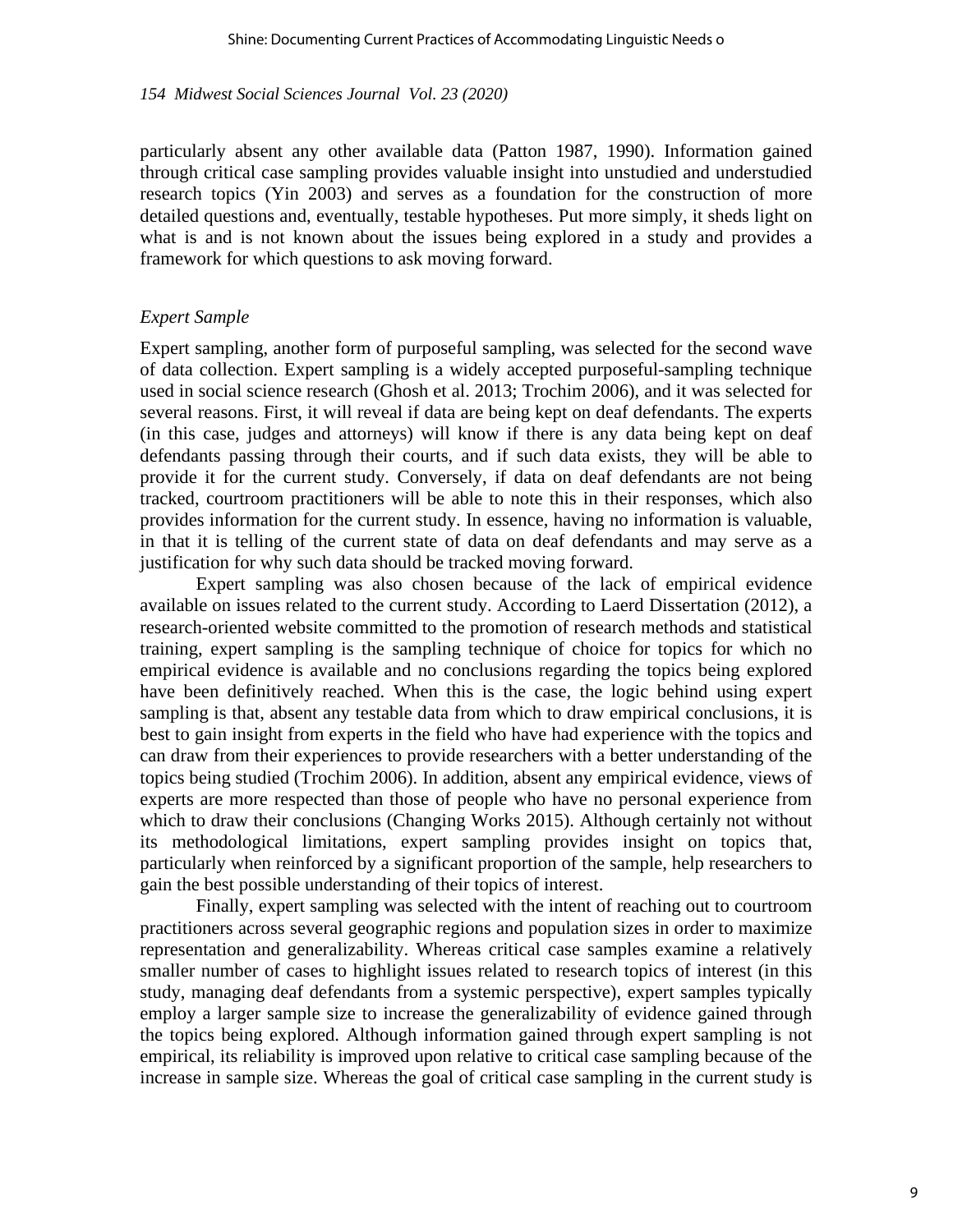to identify issues and concerns faced by practitioners during trials involving deaf defendants, the goal of expert sampling in the current study is to identify the best ways of managing those issues and concerns, as identified through the critical case sample. As such, samples that allow for geographic diversity and variation in the population sizes of cities and counties represented in the study are desired.

As mentioned above, geographic diversity and variation in population size are priorities for the expert sample. Geographic diversity is prioritized to (1) identify if there are regional ways of handling deaf defendants and (2) allow for maximum generalizability of the list of best practices developed from the current study. In addition, the population size of where experts work has been theorized as important, as courtroom practitioners working in suburban and rural areas may have less experiences with cases involving deaf defendants than do their urban counterparts. Although practitioners in lower-populated jurisdictions may not have as much experience as their urban counterparts with cases involving deaf defendants, they are still the experts within their courts and should be represented in the expert sample. Moreover, although lowerpopulated jurisdictions may have less exposure to deaf defendants, practitioners in these jurisdictions may still have unique and informative insights to share.

#### *Recruitment Process*

The recruitment processes for the wave 1 questionnaire and wave 2 survey share similarities. Recruitment for each wave employed a two-stage process that involved identifying judges and attorneys to participate, which required administrative approval, and then identifying courtroom practitioners with knowledge of their respective policies and procedures who were willing to complete the questionnaires and surveys.

*Wave 1 Questionnaire.* Recruitment for the wave 1 sample began with reaching out to 10 law and judicial offices across the United States. Judges and prosecutors were targeted based on geographic diversity to capture potential differences in responses due to variation in laws, policies, and procedures, as well as any potential unknown regional influences that may influence responses. In addition, courtroom practitioners in large cities were contacted under the assumption that they would have an increased likelihood of contact with deaf defendants because of larger population size. Once prosecutors' and judicial offices were selected, they were contacted through legal and judicial office lines identified through online searches.

Administrative assistants responsible for answering prosecutor and judicial office lines were briefly informed about the study and its goals, at which point they provided contact information for supervisors from their offices who were in positions to approve or deny permission for their respective prosecutors and judges to complete the questionnaire. Supervisors were informed of the nature of the study, and requests were made for names of prosecutors and judges with previous experience in cases involving deaf defendants. Once office approval was granted, the questionnaire and information sheet were forwarded on to prosecutors and judges either directly by the office supervisors or by the primary investigator (PI) when the supervisor provided direct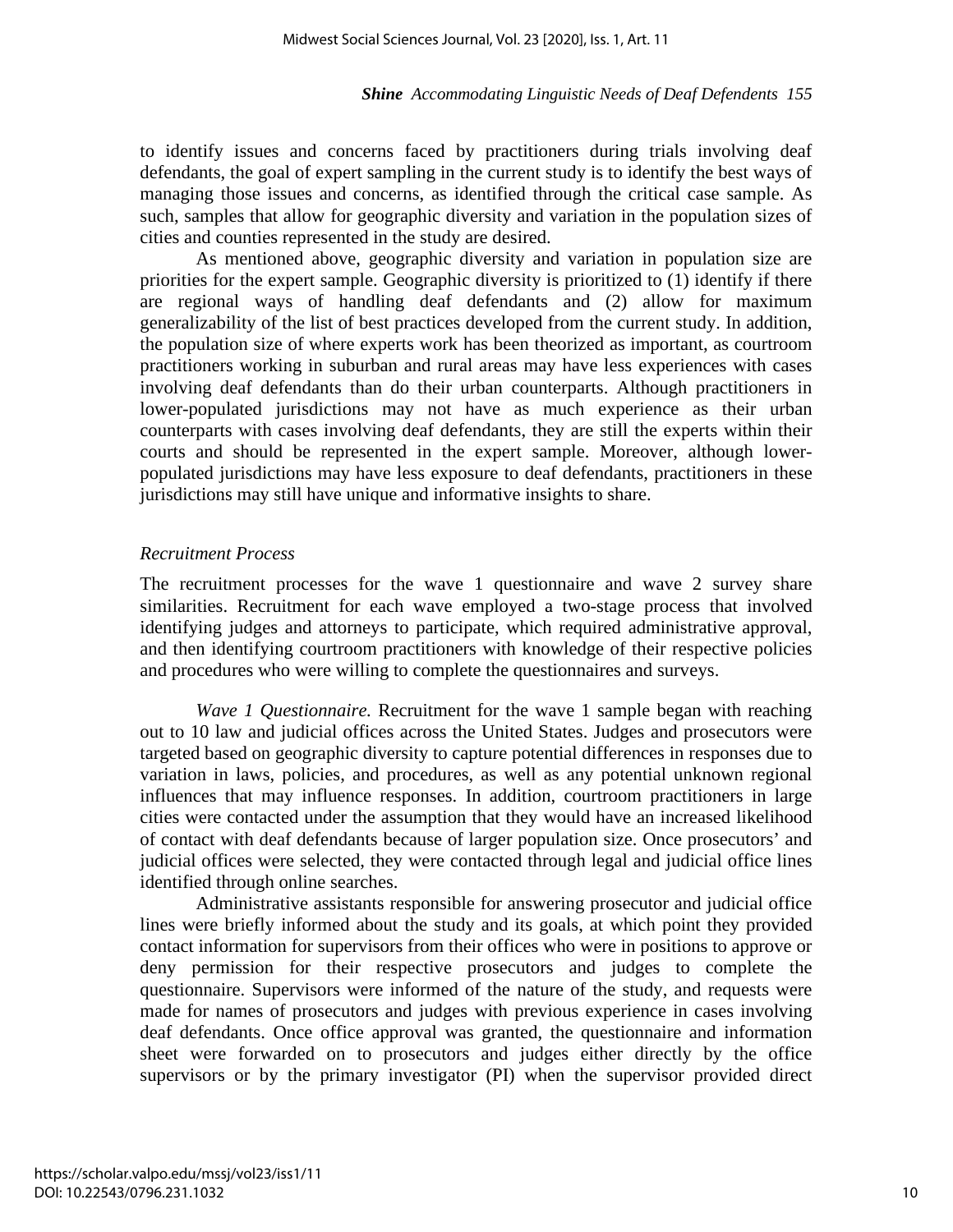contact info for the office's prosecutors and judges, along with an explanation of the research project and a request to complete the questionnaire. Prosecutors and judges then decided whether they would complete the questionnaire, which was optional and not required by their respective offices. The questionnaire was created using a Word document, and respondents were asked to complete it by typing their responses in the Word document and then e-mailing it back to the PI directly or having their supervisors return it to the PI via e-mail. All data gathered were deidentified at both the individual and organizational levels.

*Wave 2 Survey.* Recruitment for the wave 2 sample began by calling a larger sample of law and judicial offices nationwide. In addition to prosecutors and judges, public defenders were also recruited to complete the wave 2 courtroom practitioner survey. Courtroom practitioners were targeted based on geographic diversity, with multiple states from each region of the country included in each sample population to account for possible differences in responses due to variation in laws, policies, and procedures, as well as any possible unknown regional influences that could shape responses. In addition, courtroom practitioners from urban, suburban, and rural communities were contacted to account for potential differences in responses based on population size. Once law and judicial offices were selected, they were contacted through legal and judicial office lines found through online searches. Once contact with a supervisor in a position to approve participation was established, an information sheet explaining the study, its assurance of confidentiality, and its IRB approval was submitted via e-mail. The survey was created using Qualtrics (an online survey software company), and respondents were asked to complete it by clicking on the link provided from the PI or their supervisors. As with the wave 1 questionnaire, all data gathered were deidentified at the individual and organizational levels.

## **FINDINGS**

The results of the current study are discussed below. Wave 1 findings are covered first, followed by wave 2 findings, and each wave is broken down based on the results from the responses of courtroom practitioners. In addition, the wave 2 findings are compared to findings from previous research to identify consistencies and differences, as well as any new information learned from the current study.

## *Wave 1 Questionnaire*

Using critical case sampling, ten prosecutors' and judicial offices from across the country were contacted to complete the wave 1 courtroom practitioner questionnaire. Prosecutors' and judicial offices were selected on the basis of geographic diversity and size, with large cities targeted. Of the 10 offices contacted, 6 approved a courtroom practitioner to complete the questionnaire (60 percent response rate). All practitioners who received approval from their offices completed the questionnaire.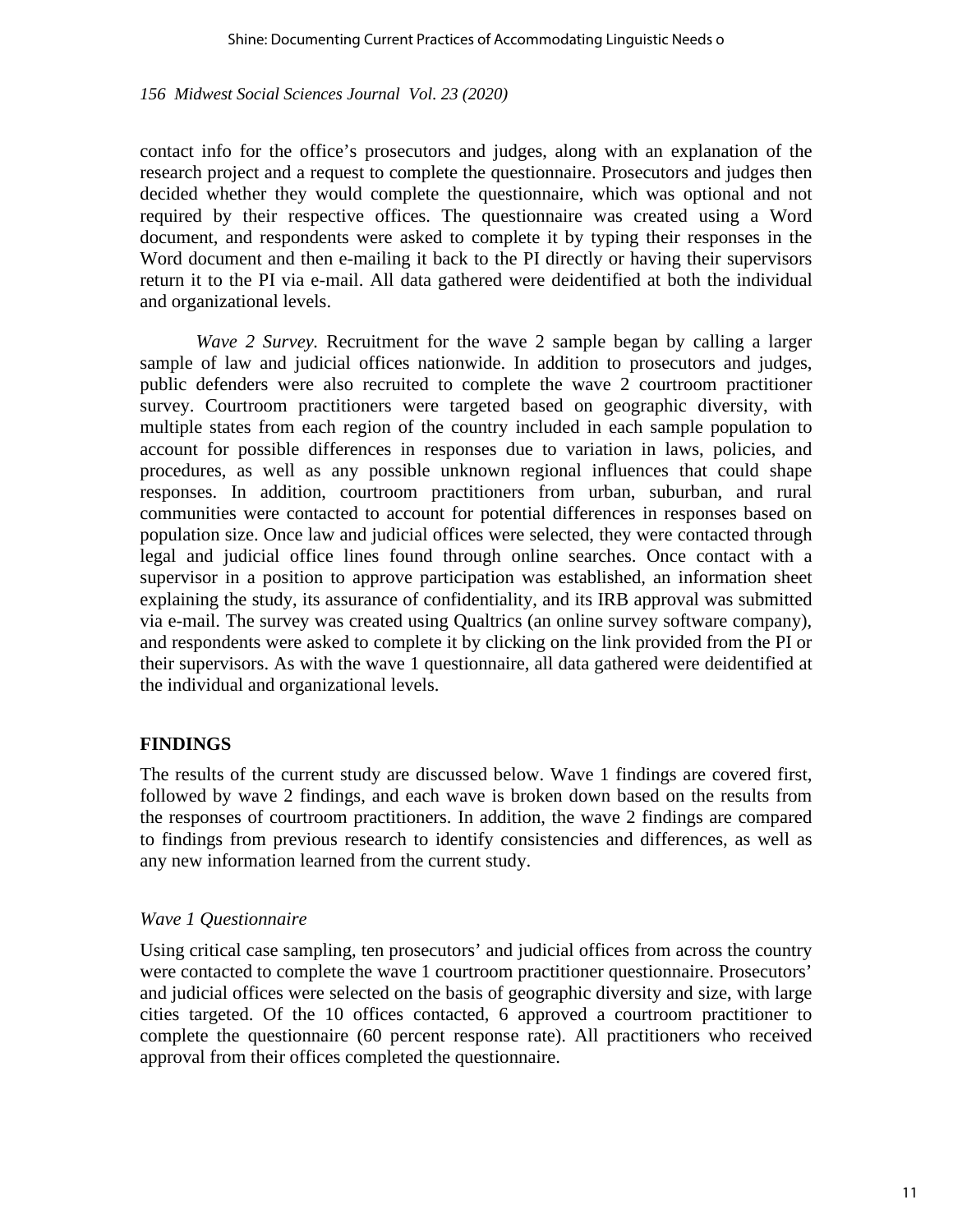### *Approximately how many deaf defendants are channeled through your court system?*

Three of the six respondents stated that they had no idea how many deaf defendants are channeled through their court system, and two respondents stated that they have from one to three deaf defendants being prosecuted in their jurisdiction at a given time. One respondent noted that his court encounters approximately 2500 deaf defendants a year (a number that seems extremely high, regardless of how many total cases go before a court in a given year).

### *What type of general issues, problems, or reoccurring themes has the court dealt with in regards to deaf defendants?*

Courtroom practitioners identified a few general issues, problems, and reoccurring themes related to cases involving deaf defendants. The first is that there is often a wait list for certified interpreters, which often leads to continuances and slows the legal process. Occasionally, arrangements are made in advance, but most of the time, the court does not know that the defendant is deaf until his/her first court appearance. In addition, one respondent noted that trials involving deaf defendants take longer because of the additional time associated with interpreting.

## *What are some of the standard protocols used for providing interpreters for deaf defendants in working with their attorneys?*

Two of the six respondents stated that their office had standard protocols for providing interpreters for deaf defendants, including assigning a qualified interpreter to the defendant. One respondent stated that the competency of the interpreter is tested prior to assignment to ensure his or her qualification to interpret in court. Finally, one respondent noted that the court relies on the defense attorney to notify the court if an interpreter is necessary. In the event that the court is not notified by the defense attorney, an interpreter is not provided to the defendant and the defendant relies solely on lip reading.

## *What happens if a deaf defendant does not understand sign language?*

Four of the six courtroom practitioners stated that they had never encountered a deaf defendant who did not understand sign language, and they offered no answer as to how they would respond to such an issue should it arise. The remaining two respondents stated that family members who understand the defendant's makeshift signs are sworn in and translate for the defendant during trial.

*In regards to that last question, has it been your experience that deaf defendants are more or less apt to take their case to trial, or are they more likely to plea bargain? Similarly, have you noticed either prosecutors or*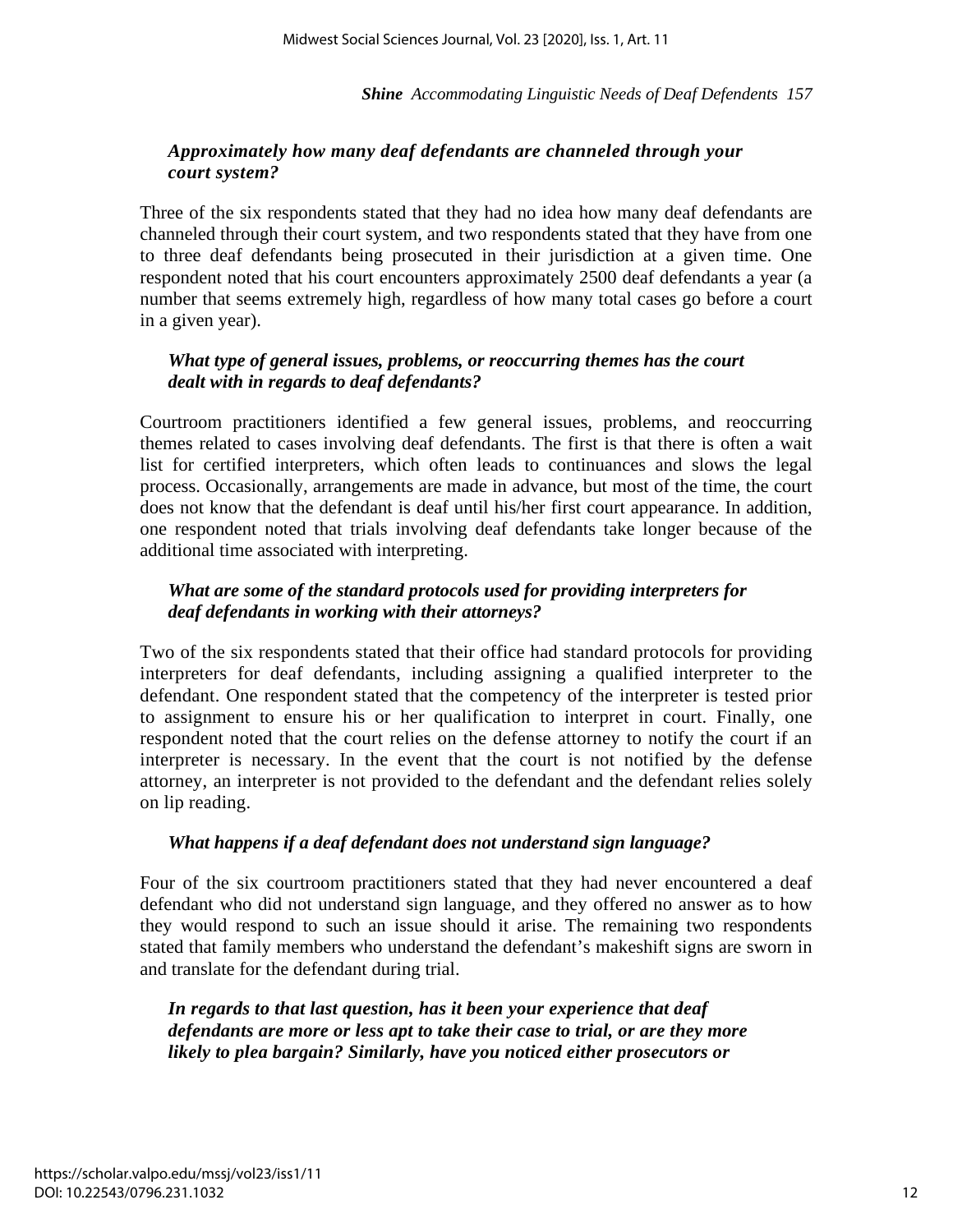### *defense attorneys being more or less likely to make or take a plea deal on behalf of deaf defendants?*

Five of the six respondents stated that the percentage of cases disposed of through plea bargaining were identical for deaf and hearing defendants, and that deafness is not a factor in a prosecutor's decision to offer a plea bargain. One respondent noted that every deaf defendant (s)he prosecuted was offered and accepted a plea bargain and stated that prosecutors are more likely to make a lenient plea offer to a deaf defendant and courts are more likely to accept a lenient plea offer because the courtroom work group understands how difficult a jury trial would be with a deaf defendant, as well as the difficulties that jails and prisons face when housing deaf offenders.

### *Are you aware of what type of deaf interpreter your court system uses? In other words, are these interpreters deaf themselves, or are they interpreters who don't happen to be deaf?*

Five of the six respondents stated that their court has never used an interpreter that is deaf himself/herself, and one respondent stated that in the two cases involving deaf defendants (s)he has worked, one interpreter could hear and one was deaf.

## *What type of problems have you noticed specifically regarding some of the actors in the courtroom work group? Are there noticeable problems judges, prosecutors, or defense attorneys encounter in dealing with deaf defendants?*

In terms of problems associated with trying deaf defendants, the speed of the trial was the main issue identified. How to facilitate communication with a deaf defendant who does not know ASL was also identified as a concern.

### *Similarly to the last question, have you noticed the courtroom members working together to address the issues/problems of deaf defendants, or does the presence of a deaf defendant affect the cohesiveness of the courtroom workgroup?*

All respondents stated that cases involving deaf defendants do not affect the cohesion of the courtroom work group and that such cases merely slow the legal process.

### *From your observations, is it ever a concern that a deaf defendant may be unable to get his or her point across effectively? And if so, could it affect the outcome of a case?*

All respondents stated that they had never been involved in any case in which a deaf defendant did not understand the questions being asked of him/her, and one respondent noted that, should such a circumstance arise, the prosecution would stop the proceedings until the issue was remedied. Five courtroom practitioners stated they had no concerns about deaf defendants expressing themselves effectively, with one adding that judges give deaf defendants ample time to express themselves and that in the event a judge is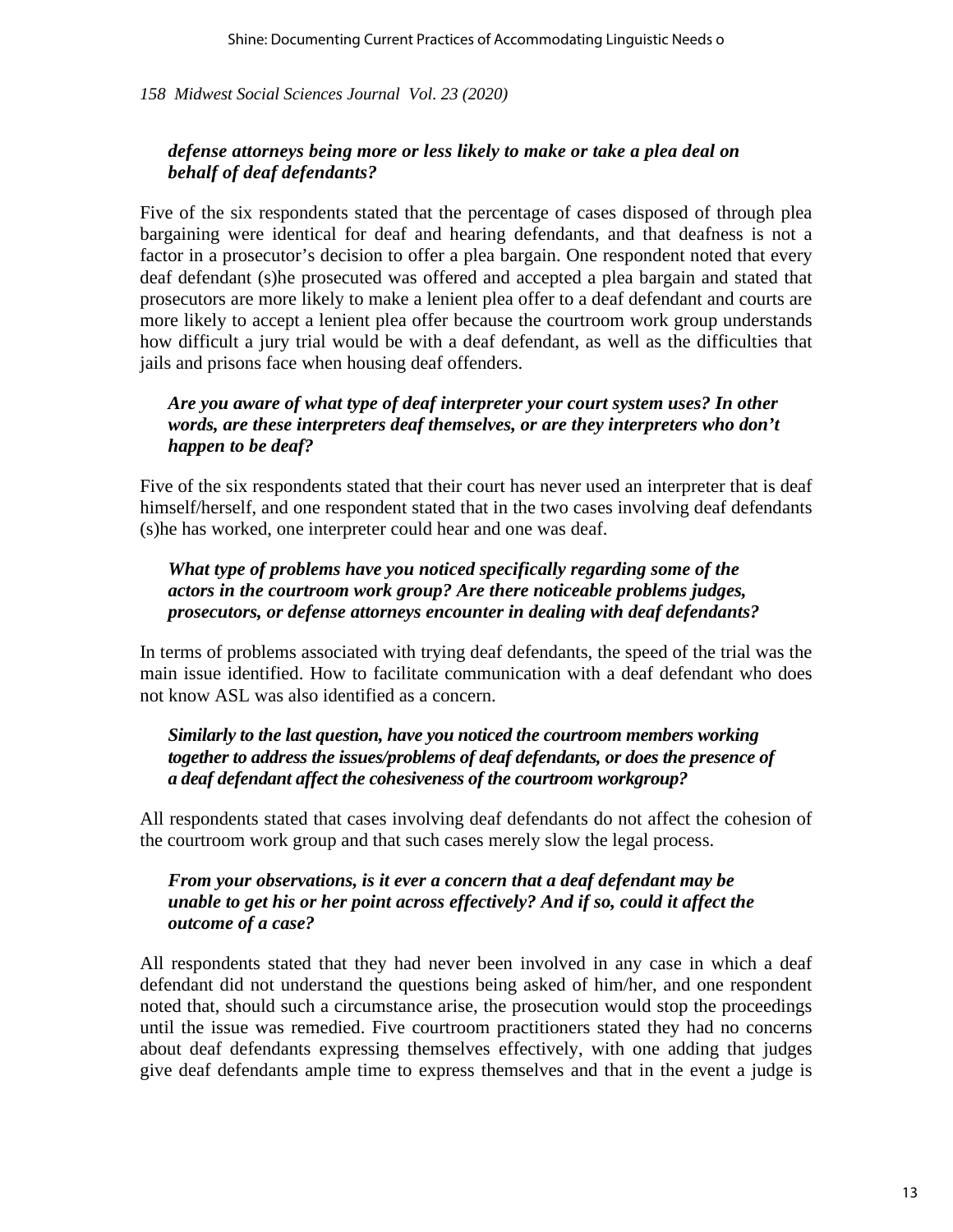unable to understand what a defendant is trying to tell the court, the judge will inquire further until clarity is achieved. One respondent stated that lip reading during a trial inhibits accurate communication and could affect the outcome and, as such, an interpreter should always be provided to deaf defendants.

### *Are there any other issues that we have not discussed that you think are important to understanding what happens to deaf defendants in the criminal justice system?*

None of the respondents identified any items not addressed in the questionnaire.

#### *Wave 2 Survey*

Using expert sampling, 30 law and judicial offices around the country were contacted to complete the wave 2 survey. In addition to prosecutors and judges, the wave 2 survey included defense attorneys in the sample. Offices were selected on the basis of geographic and population diversity. Eight (8) of the 30 law and judicial offices contacted agreed to participate in the study and found a courtroom practitioner willing to complete the online survey (26.7 percent response rate).

#### *Does your office keep track of the number of deaf defendants it deals with annually?*

All eight respondents stated that their offices do not keep track of the number of deaf defendants they encounter annually. This provides support for the idea that prosecutors, defense attorneys, and judges are not collecting data on deaf suspects.

### *What is the most effective way of ensuring the linguistic competence of a deaf defendant? Please describe.*

When asked about the most effective way of ensuring the linguistic competence of a deaf defendant, respondents stated that court-appointed certified interpreters should assess the defendant's linguistic competence prior to trial.

#### *Has your state defined the minimum standards for a "qualified interpreter"?*

Five respondents said that their states had defined the minimum standards for qualified interpeters, and three said they were unsure. No respondents answered *no*.

### *If your state has not defined the minimum standards for a "qualified interpreter," what do you think they should be? Please describe.*

When asked what the minimum standards for a "qualified interpreter" should be, one respondent noted that a judge should review an interpreter's qualifications prior to trial, and another respondent stated that interpreters should be certified and should be familiar with legal terminology. These suggestions are similar to the requirements of federal court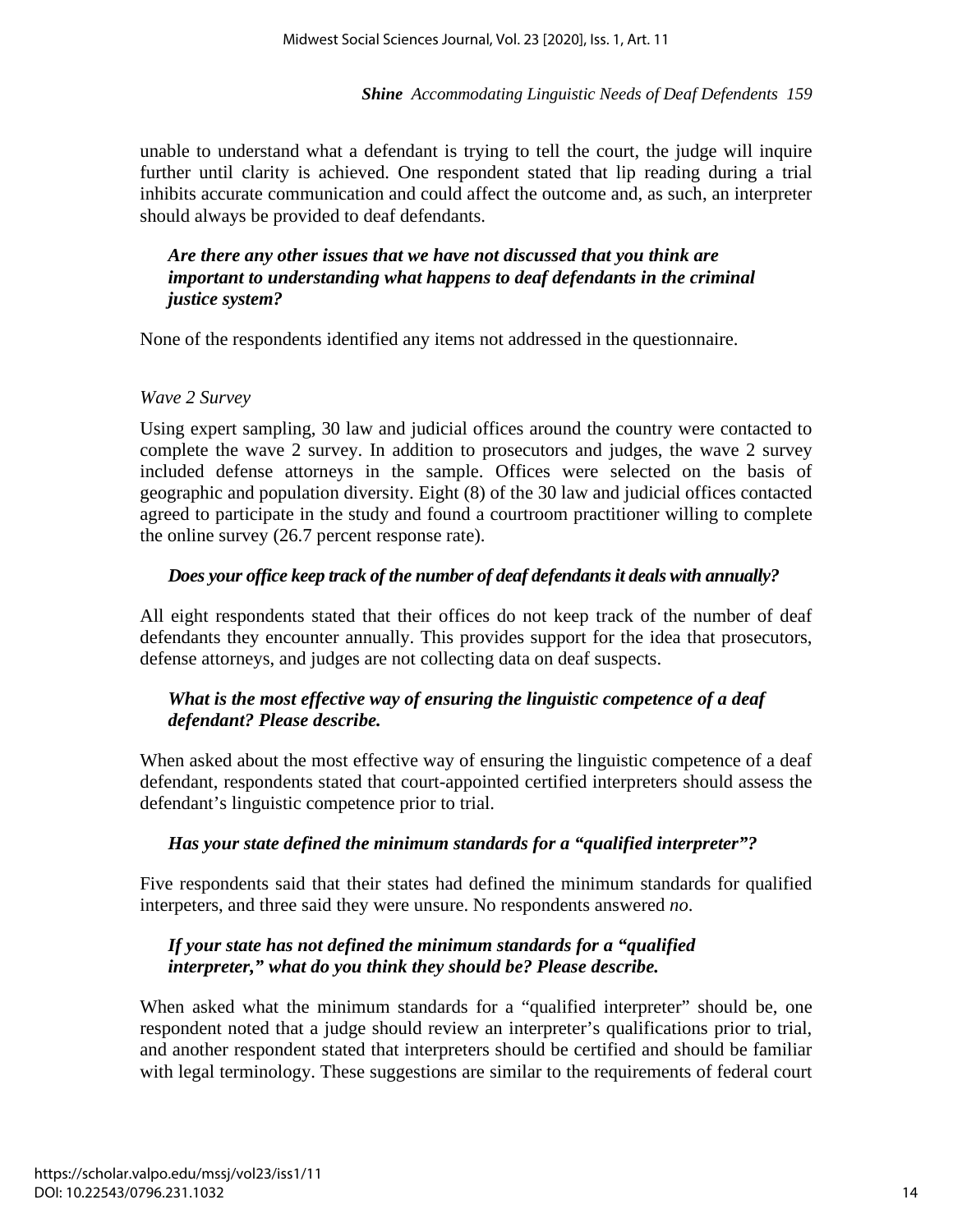interpreters, which state that the interpreter must possess and display an understanding of legal terminology in addition to passing the Administrative Office Certification Examination (U.S. Courts 2015a).

## *Are you familiar with the difference between simultaneous and consecutive interpreting?*

Five respondents stated they were familiar with the difference, and three said they were not.

## *If you are familiar with the difference between the two, when should simultaneous interpreting be used in a deaf defendant's trial? Please describe.*

Responses indicated that respondents believed simultaenous interpreting should occur throughout the entire trial, any time the defendant is not testifying, and not at all.

## *Again, if you are familiar with the difference between simultaneous and consecutive interpreting, when should consecutive interpreting be used in a deaf defendant's trial? Please describe.*

Responses to this question included *never*, *only when the defendant is testifying*, and *always* (because of its improved accuracy in comparison to simultaneous interpreting). The latter response is the one supported by previous research, which suggests that consecutive interpreting should always be used in formal courtroom proceedings, as it is significantly more accurate than simultaneous interpreting (Russell 2002).

## *Are family members of a deaf defendant allowed to interpret in the defendant's criminal trial in your jurisdiction's court?*

All eight respondents said that family members of a deaf defendant are not allowed to interpret in such a case.

## *Do you think family members of a deaf defendant should be allowed to interpret in the defendant's criminal trial?*

In response to this question, all eight respondents again answered *no*. These findings are supported by the Department of Justice's suggestion that friends and family members should not interpret for a deaf suspect in court because they are usually unfamiliar with the legal code and terminology and they may have emotional and/or personal involvement in the case, which may affect their ability to interpret effectively, correctly, and neutrally (56 Fed. Reg. at 35701, 1991).

## *Does your jurisdiction's court always provide sign language interpreters for deaf defendants?*

Seven respondents stated that their jurisdiction's court always provides sign language interpreters for deaf defendants, but one stated that his/her court did not. With the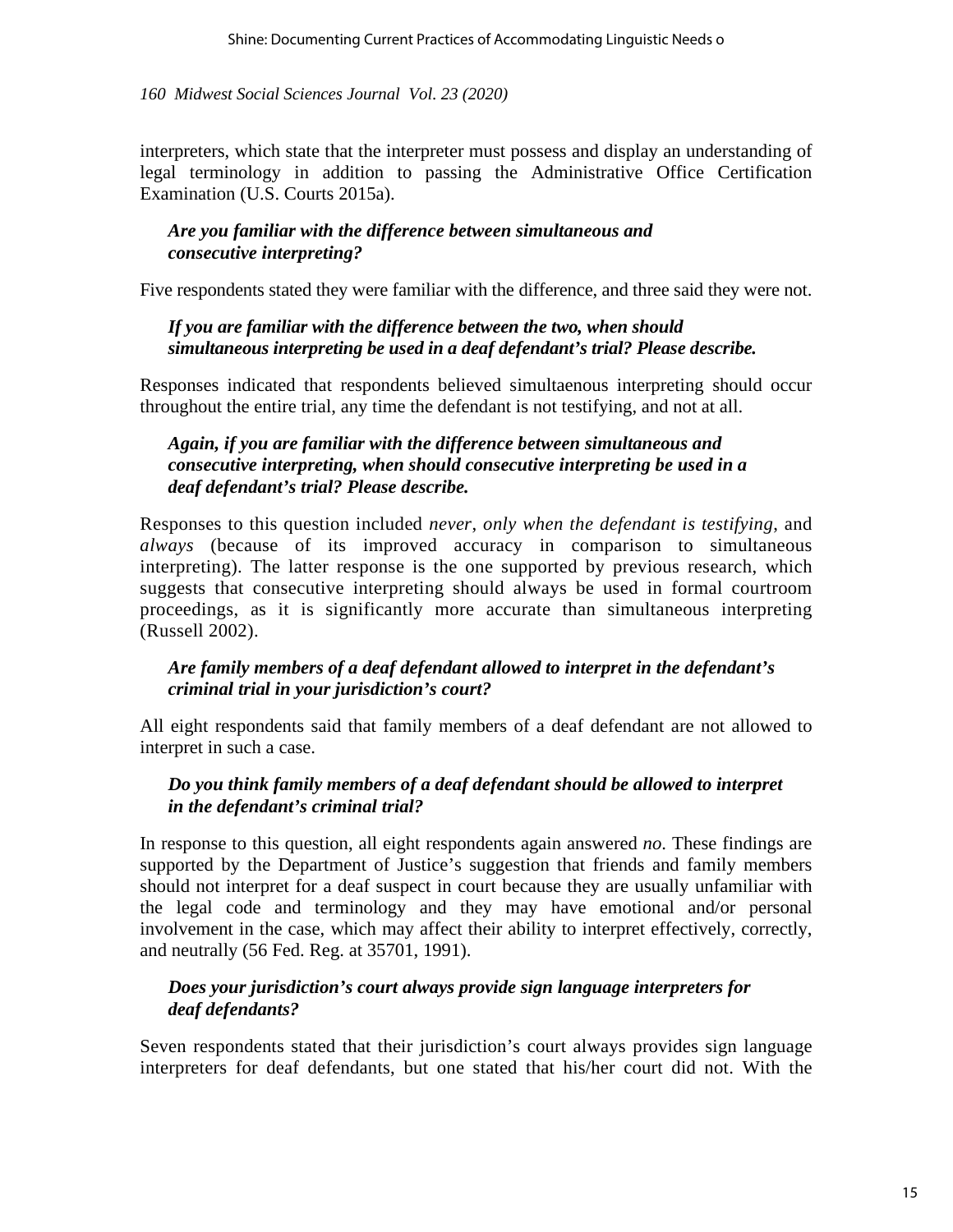exception of one respondent, these findings support the use of sign language interpreters in all courtroom proceedings, which is not only strongly suggested by previous researchers but also required in most jurisdictions (Mathers 2009; Vernon and Miller 2005).

### *Do you think courts should always provide sign language interpreters for deaf defendants?*

All eight respondents replied *yes* to this question.

#### *What is the most effective way of ensuring deaf defendants are able to participate in their own defense? Please describe.*

When asked this question, respondents stated that deaf defendants must be able to communicate with their attorneys and the court, and that certified sign language interpreters should be present for all court proceedings (which is supported by previous research, as listed above). In addition, one respondent stated that it is the responsibility of the defendant's defense attorney to explain the legal process to the defendant, and another noted that dual interpreting should be used in any proceedings lasting longer than two hours.

### *Are you familiar with dual interpretation? If you are familiar with dual interpretation, when should it be used in a deaf defendant's trial? Please describe.*

Six respondents indicated they were familiar with dual interpretation, and two stated that they were not. Of the respondents who indicated that they were familiar with dual interpretation, one that dual interpretation should be used any time a court proceeding lasts longer than two hours, as it ensures the accuracy of the interpretation and avoids interpreter fatigue, indicating that (s)he was unfamiliar with what dual interpretation actually is. Dual interpretation, although it may seem impractical, can bolster the integrity of the legal process by recognizing and translating cultural differences in communication to the court that might not be picked up by hearing interpreters (Smith 1991); moreover, deaf interpreters have a better understanding of the linguistic differences that need to be addressed during the course of examination, testimony, and so on (Wilcox 1995). As such, previous research suggests that additional consideration should be given to the use of dual interpretation during trials.

### *Are there any other issues or information regarding the handling of deaf defendants that is not mentioned above and needs to be addressed? If so, please explain.*

Respondents identified no additional issues.

## **DISCUSSION**

Research on deaf defendants has been a largely underexplored area of interest (Miller et al. 2005; Vernon and Greenberg 1999). Absent such research, courtroom practitioners are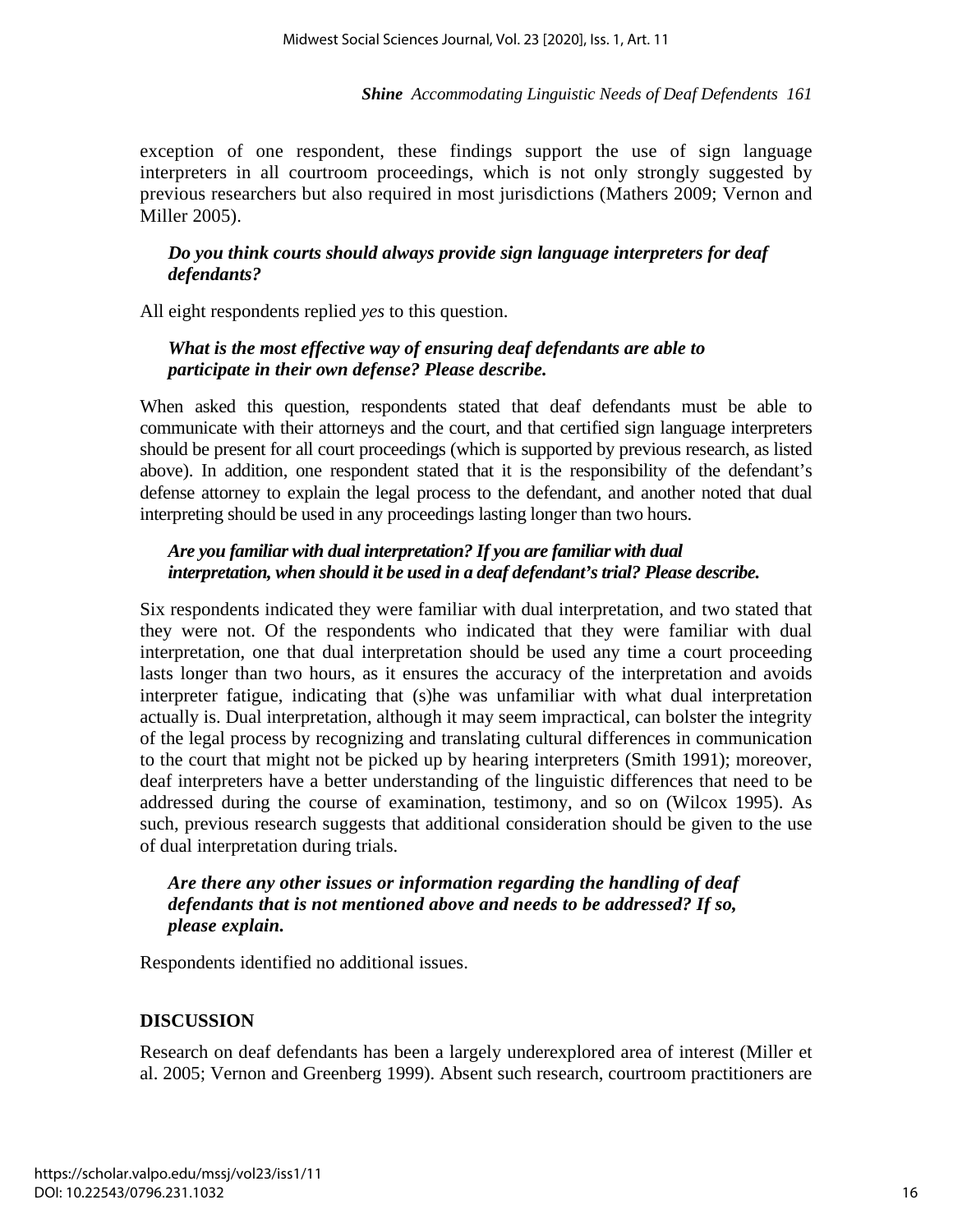left reliant on a piecemeal approach to handling deaf defendants, leaving the window open for inequitable treatment and violations of rights that can and have resulted in inadmissible evidence, dismissals of cases, and not-guilty verdicts, as well as litigation and lawsuits (Brodin 2005; Seaborn 2004).

In light of the limited amount of research available, two waves of qualitative data were collected with the goal of constructing a list of current practices of courtroom practitioners in criminal cases involving deaf defendants. Data were gathered using critical case sampling (wave 1) and expert sampling (wave 2), both types of purposeful sampling, a nonprobability sampling technique that involves identifying respondents for a specific purpose (Patton 1990; Tashakkori and Teddlie 2003; Teddlie and Yu 2007). The data gained through the study provide a glimpse of how courtrooms across the United States facilitate communication with deaf defendants.

In addition to providing a snapshot of current practices, results of the current study indicate a need for law offices and courtrooms nationwide to collect data on deaf defendants so future research can be quantitative as well as qualitative. Without the collection of such data, official statistics cannot be attained and empirical testing is not possible. As such, courts across the country should keep track of the number of deaf defendants they encounter annually and should document any issues, successes, or concerns associated with accommodating the linguistic needs of these defendants.

#### *Limitations*

As with any research, the current study has limitations to the methodologies and findings. These limitations can be categorized into two types: general limitations of qualitative research and specific limitations associated with the study itself. These general and specific limitations are discussed in this section.

The first limitation that needs to be acknowledged relates to qualitative research in general. There are no clear rules for sampling in qualitative research. Whereas sampling techniques for quantitative research are typically well established, sampling techniques for qualitative research are not explicit, and multiple techniques may be employed (Palinkas et al. 2013). Because different sampling techniques may be used to study similar issues, the window is left open for different findings due to inconsistencies in measurement; however, this freedom in selecting sampling strategies affords researchers the opportunity to maximize their exposure to information-rich cases that are the foundation of qualitative research (Patton 1987).

The other general limitation of qualitative research is that data gained from qualitative research are not able to be examined statistically and are therefore not empirically verifiable. The limited research and virtually nonexistent data on deaf defendants and their involvement in the criminal justice system do not allow for quantitative analysis, however, and purposeful sampling is the only way to gain a better understanding of the issues examined in the current study. Qualitative research should be judged in context by its contribution to the issues being examined, not by sample size or inferential power (Patton 1990).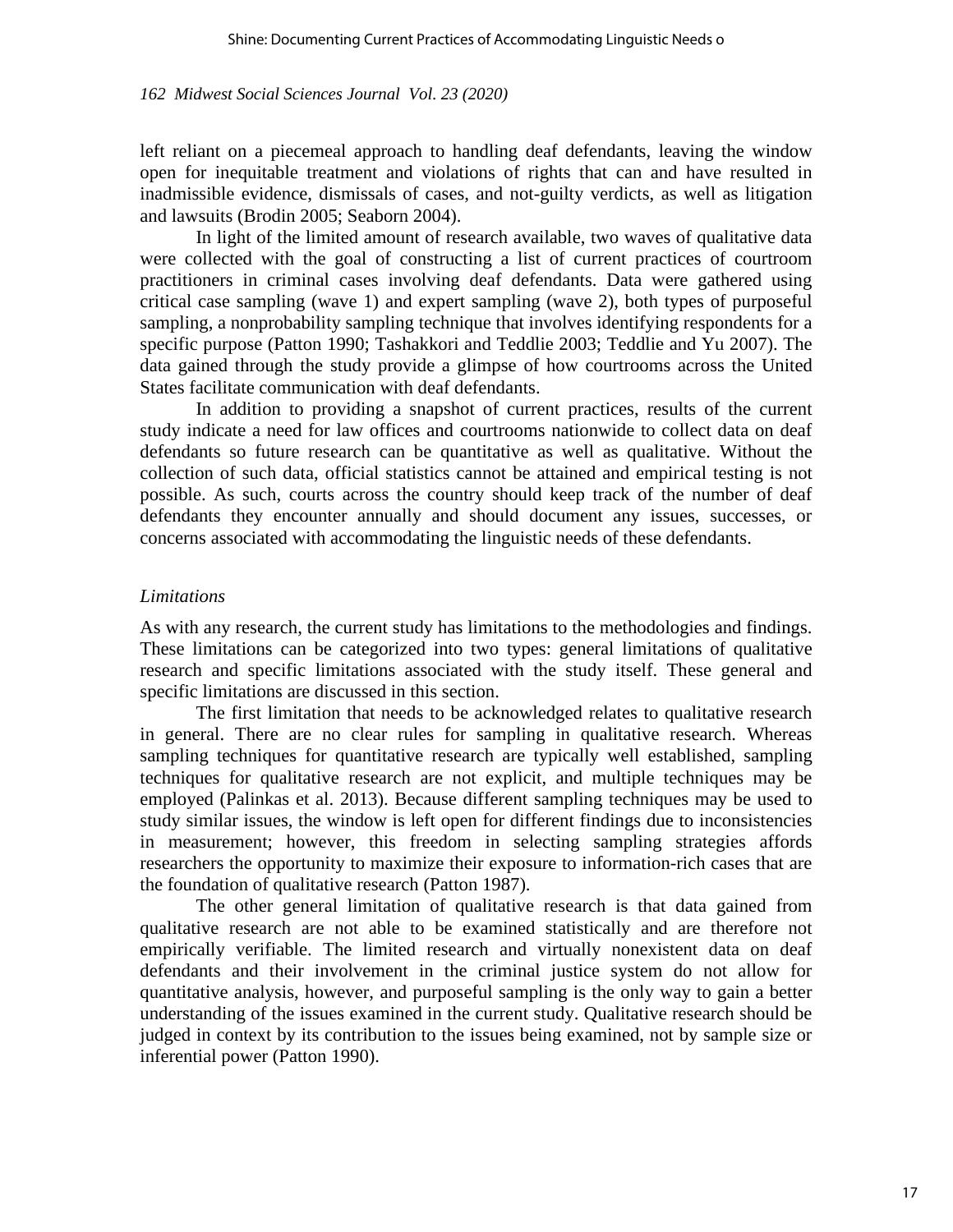In addition to the general qualitative limitations, there is a limitation specific to the current study, in regard to the study's low response rates. Although the response rates for the wave 1 questionnaire and wave 2 survey were lower than desired, the responses for both waves of data collection were rich with qualitative data. In addition, the reason for the lower response rate of the wave 2 survey relative to that of the wave 1 questionnaire may have been the inclusion of suburban and rural populations in the samples. The decision to include suburban and rural populations in the wave 2 survey was made to include responses across all population levels, but it is possible that these populations had encountered fewer deaf defendants and thus did not see participating in the study as beneficial to their courts.

#### *Future Research*

Although this study advances the current knowledge on common practices of handling deaf defendants, there is still much to learn. One future interest related to the current study includes working with courtroom practitioners to gain access to deaf defendants for case studies of their experiences, with the goal of proactively identifying concerns and offering recommendations as those concerns arise, rather than reactively waiting for litigation to pile up (and the potential for systemic injustice via disparate treatment and violations of the ADA as a result of waiting). In addition, if and when quantitative data are collected by the courts, issues relating to deaf defendants should be explored quantitatively. Ultimately, this research is the first step in understanding current courtroom practices in cases involving deaf defendants, and it provides a foundation to examine whether these practices are consistent with the recommendations of previous research on how best to accommodate the linguistic needs of deaf defendants.

#### **REFERENCES**

- Belliveau, G. 1991. *Toward Equal Access: The State of Current Interpreter Legislation in the United States*. Unpublished manuscript.
- Brauer, Barbara A. 1993. "Adequacy of a Translation of the MMPI into American Sign Language for Use with Deaf Individuals: Linguistic Equivalency Issues." *Rehabilitation Psychology* 38(4):247–60.
- Brodin, Rachel E. 2005. "Remedying a Particularized Form of Discrimination: Why Disabled Plaintiffs Can and Should Bring Claims for Police Misconduct under the Americans with Disabilities Act." *University of Pennsylvania Law Review* 154(1):157–99.
- Changing Works. 2015. "Expert Sampling." Changing Minds. Retrieved (http://changingminds.org/explanations/research/sampling/expert\_sampling.htm).
- Flyvbjerg, Bent. 2006. "Five Misunderstandings about Case-Study Research." *Qualitative Inquiry* 12(2):219–45.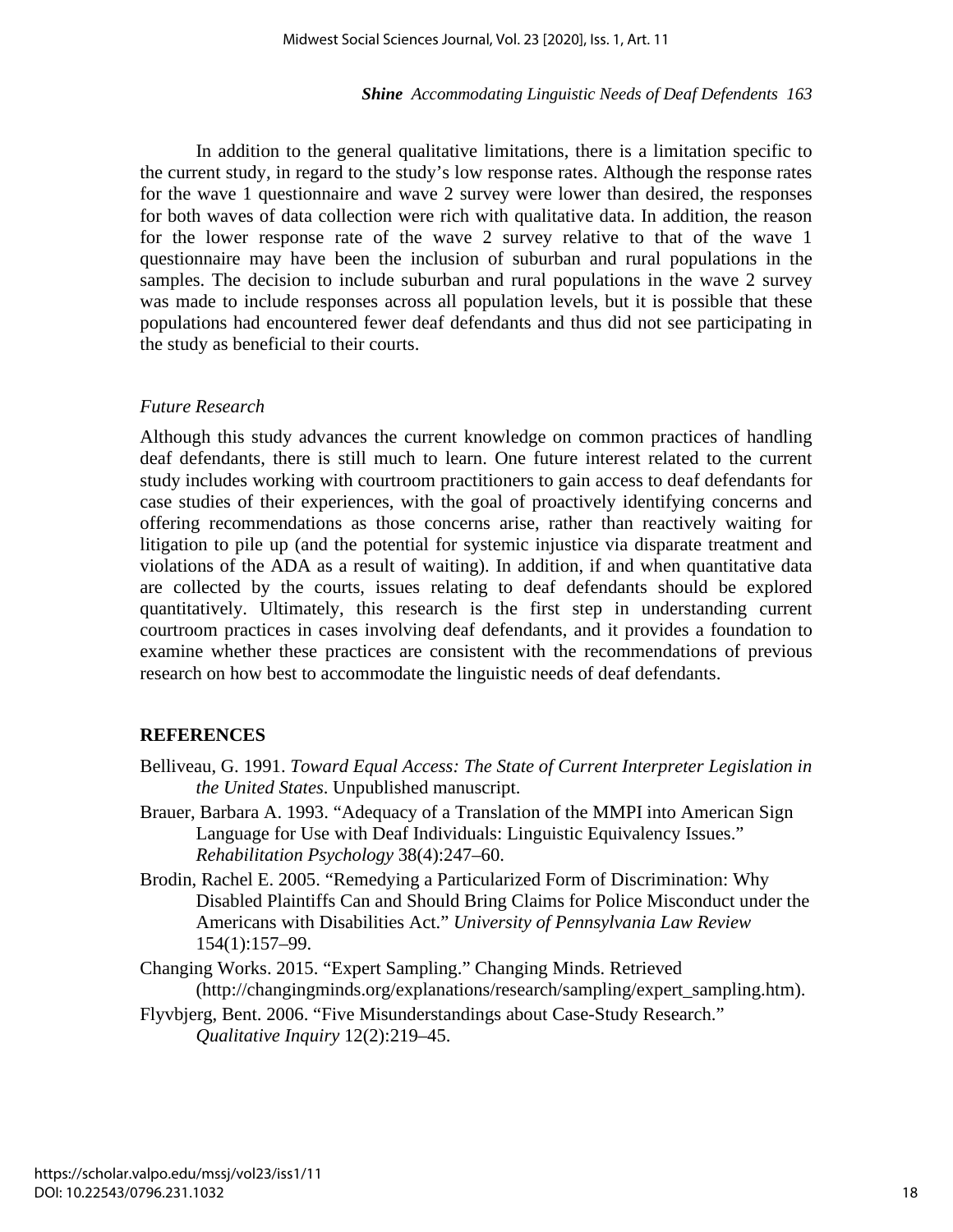Ghosh, Saptarshi, Muhammad Bilal Zafar, Parantapa Bhattacharya, Naveen Sharma, Niloy Ganguly, and Krishna P. Gummadi. 2013. "On Sampling the Wisdom of Crowds: Random vs. Expert Sampling of the Twitter Stream." Retrieved (http://www.mpi-soft.mpg.de/~gummadi/papers/sampletwitter.pdf).

Laerd Dissertation. 2012. "Purposive Sampling." Retrieved (http://dissertation.laerd.com/ purposive-sampling.php#expert).

- Long, Alex B. 2008. "Introducing the New and Improved Americans with Disabilities Act: Assessing the ADA Amendments Act of 2008." *Northwestern University Law Review Colloquy* 103:217–29.
- Marshall, Martin N. 1996. "Sampling for Qualitative Research." *Family Practice* 13(6):522–25.

Mathers, Carla. 2006. *Sign Language Interpreters in Court: Understanding Best Practices*. Bloomington, IN: AuthorHouse.

- Mathers, Carla. 2009. *The Deaf Interpreter in Court: An Accommodation That Is More than Reasonable*. National Consortium of Interpreter Education Centers. Retrieved (http://www.interpretereducation.org/wp-content/uploads/2011/06/ Deaf-Interpreter-in-Court\_NCIEC2009.pdf).
- McEntee, M. K. 1995. "Deaf and Hard-of-Hearing Clients: Some Legal Implications." *Social Work* 40(2):183–87.
- Miller, Katrina R. 2001. "Access to Sign Language Interpreters in the Criminal Justice System." *American Annals of the Deaf* 146(4):328–30.
- Miller, Katrina R., and McCay Vernon. 2002. "Assessing Linguistic Diversity in Deaf Criminal Suspects." *Sign Language Studies* 2(4):380–90.
- Miller, K., McCay Vernon, and Michelle E. Capella. 2005. "Violent Offenders in a Deaf Prison Population." *Journal of Deaf Studies and Deaf Education* 10(4):417–25.

National Association of the Deaf. 2015. "Communication Access with Police and Law Enforcement." Retrieved (http://nad.org/issues/justice/police-and-lawenforcement/communication-access).

Palinkas, Lawrence A., Sarah M. Horwitz, Carla A. Green, Jennifer P. Wisdom, Naihua Duan, and Kimberly Hoagwood. 2013. "Purposeful Sampling for Qualitative Data Collection and Analysis in Mixed Method Implementation Research." *Administration and Policy in Mental Health* 42(5):533–44. Retrieved (https://www.ncbi.nlm.nih.gov/pmc/articles/PMC4012002/).

Patton, Michael. 1987. *How to Use Qualitative Methods in Evaluation.* 2nd ed. Newbury Park, CA: Sage.

Patton, Michael. 1990. *Qualitative Evaluation and Research Methods*. Beverly Hills: Sage.

- Patton, Michael. 2015. *Qualitative Research & Evaluation Methods.* 4th ed. Thousand Oaks, CA: Sage.
- Registry of Interpreters for the Deaf. 2015. Registry of Interpreters for the Deaf, Inc. Retrieved (http://www.rid.org/).
- Russell, Debra. 2002. *Interpreting in Legal Contexts: Consecutive and Simultaneous Interpretation.* Burtonsville, MD: Linstok.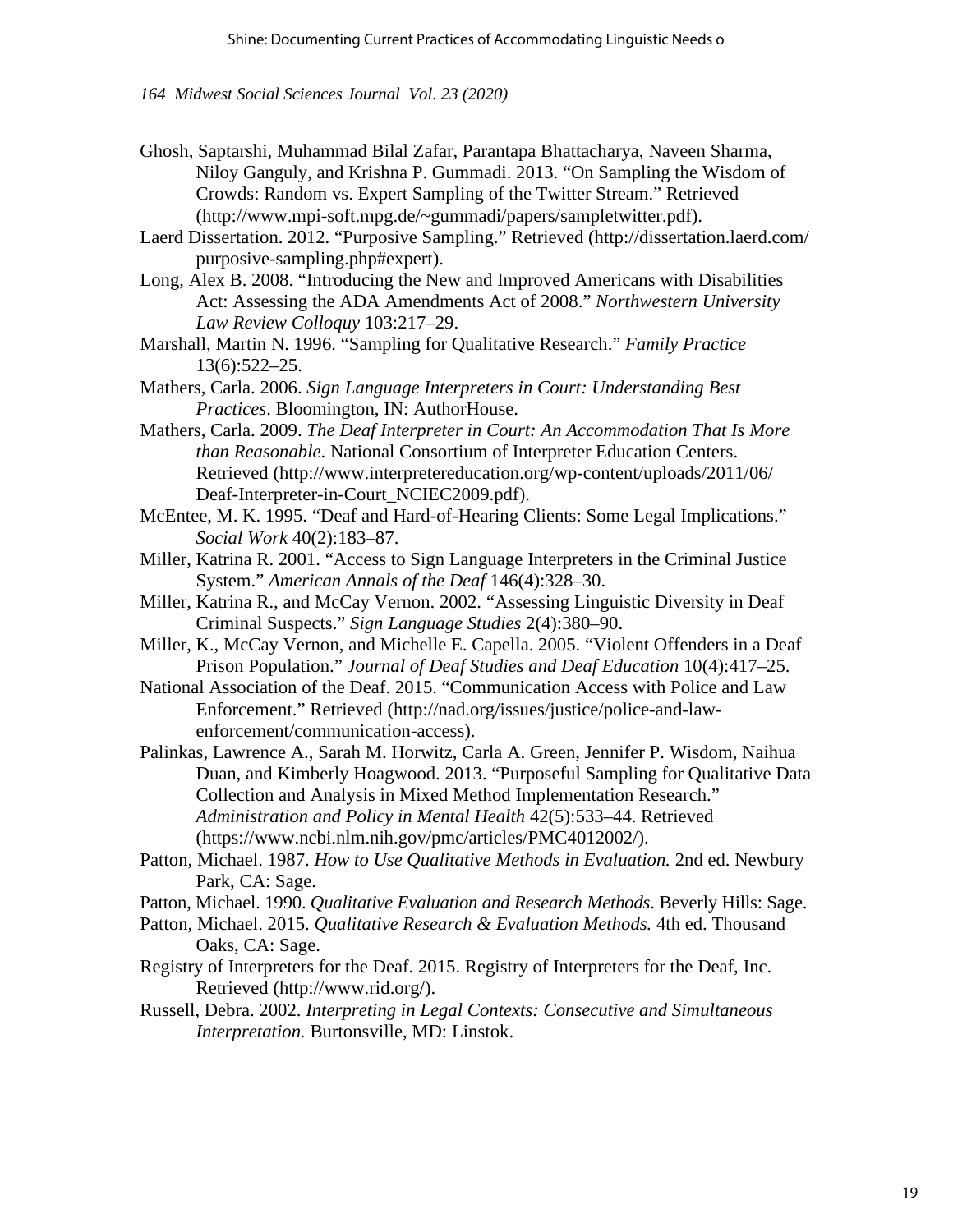- Seaborn, Boley Edward. 2004. "The Comprehension of the Miranda Warning in English and American Sign Language by Postsecondary Adults." PhD dissertation, College of Graduate Studies, Lamar University.
- Shine, Beau James. 2019. "Documenting Current Practices in the Management of Deaf Suspects in the USA." *Policing: An International Journal* 42(3):347–61.
- Simon, Jo Anne. 1993. "The Use of Interpreters for the Deaf and the Legal Community's Obligation to Comply with the A.D.A." *Journal of Law and Health* 8:155–99.
- Smith, T. 1991. "Deaf Culture and the American Legal System." *Deaf Review*. California State University at Northridge, Deaf Studies Program.
- Steinberg, A., D. Lipton, E. Eckhardt, M. Goldstein, and V. Sullivan. 1998. "The Diagnostic Interview Schedule for Deaf Patients on Interactive Video: A Preliminary Investigation." *American Journal of Psychiatry* 155(11):1603–04.
- Suri, Harsh. 2011. "Purposeful Sampling in Qualitative Research Synthesis." *Qualitative Research Journal* 11(2):63–75.
- *Sutton v. United Air Lines, Inc.*, 527 U.S. 471 (1999).
- Tashakkori, Abbas, and Charles B. Teddlie. 2003. *Handbook of Mixed Methods in the Social and Behavioral Sciences*. Thousand Oaks, CA: Sage.
- Teddlie, Charles B., and Fen Yu. 2007. "Mixed Methods Sampling: A Typology with Examples." *Journal of Mixed Methods Research* 1(1):77–100.
- *Toyota Motor Manufacturing, Kentucky, Inc. v. Williams*, 534 U.S. 184 (2002).
- Trochim, William M. K. 2006. "Nonprobability Sampling." Research Methods Knowledge Base. Retrieved (http://www.socialresearchmethods.net/kb/sampnon.php).
- U.S. Courts. 2015a. "Federal Court Interpreters." Retrieved (http://www.uscourts.gov/ services-forms/federal-court-interpreters).
- U.S. Courts. 2015b. "Interpreter Categories." Retrieved (http://www.uscourts.gov/servicesforms/federal-court-interpreters/interpreter-categories#a1).
- U.S. Department of Justice. 2010. "2010 ADA Standards for Accessible Design." Americans with Disabilities Act. Retrieved (http://www.ada.gov/regs2010/ 2010ADAStandards/2010ADAstandards.htm).
- U.S. Department of Labor. 2015. "Americans with Disabilities Act." Retrieved (http://www.dol.gov/dol/topic/disability/ada.htm).
- U.S. Equal Employment Opportunity Commission. 2008. "ADA Amendments Act of 2008." Retrieved (http://www.eeoc.gov/laws/statutes/adaaa.cfm).
- Vernon, McCay, and Sheldon F. Greenberg. 1999. "Violence in Deaf and Hard-of-Hearing People: A Review of the Literature." *Aggression and Violent Behavior* 4(3):259–72.
- Vernon, M., and K. Miller. 2001. "Linguistic Incompetence to Stand Trial: A Unique Condition in Some Deaf Defendants." *Journal of Interpreting* 11:99–120.
- Vernon, McCay, and Katrina R. Miller. 2005. "Obstacles Faced by Deaf People in the Criminal Justice System." *American Annals of the Deaf* 150(3):283–91.
- Vernon, McCay, Lawrence J. Raifman, and Sheldon F. Greenberg. 1996. "The Miranda Warnings and the Deaf Suspect." *Behavioral Sciences and the* Law 14(1): 121–35.